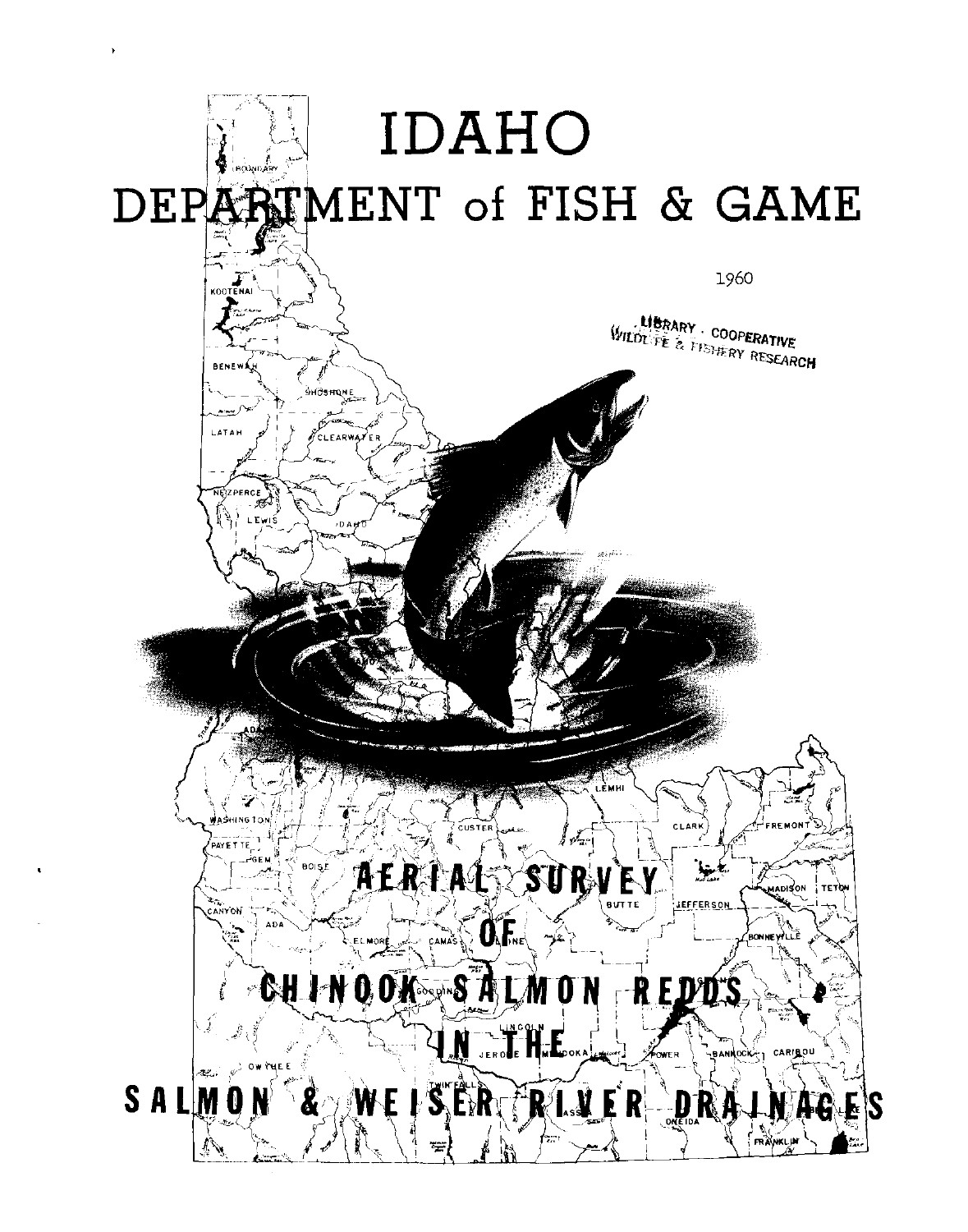State of Idaho DEPARTMENT OF FISH AND GAME Ross Leonard, Director

## AERIAL SURVEY OF CHINOOK SALMON REDDS IN THE SALMON AND WEISER RIVER DRAINAGES - 1960

By Ted C. Bjornn and Monte Richards Fisheries Biologists

March, 1961

Funds Supplied in Part by the United States Department of the Interior Fish and Wildlife Service Bureau of Commercial Fisheries Contract Number 14-19-001-431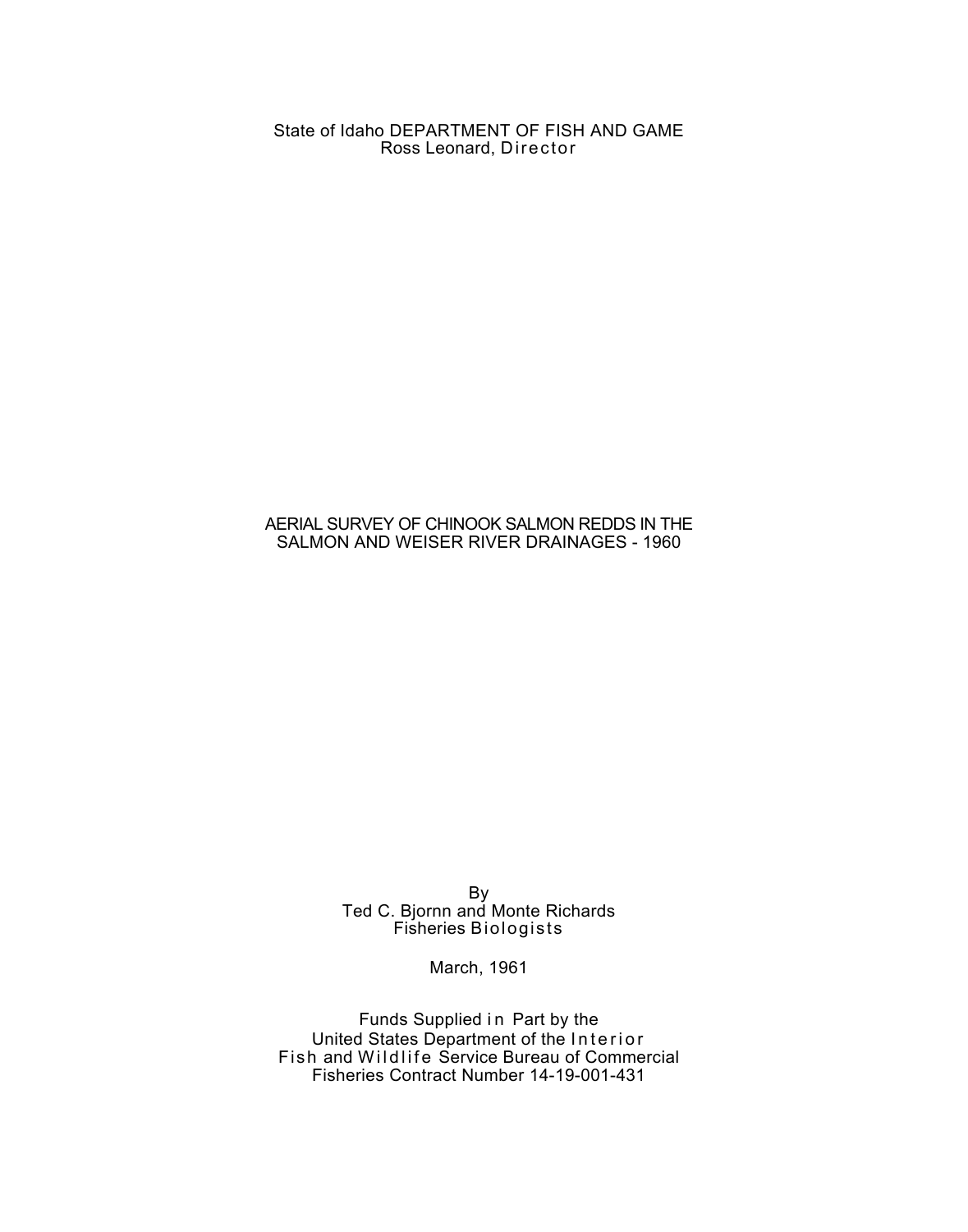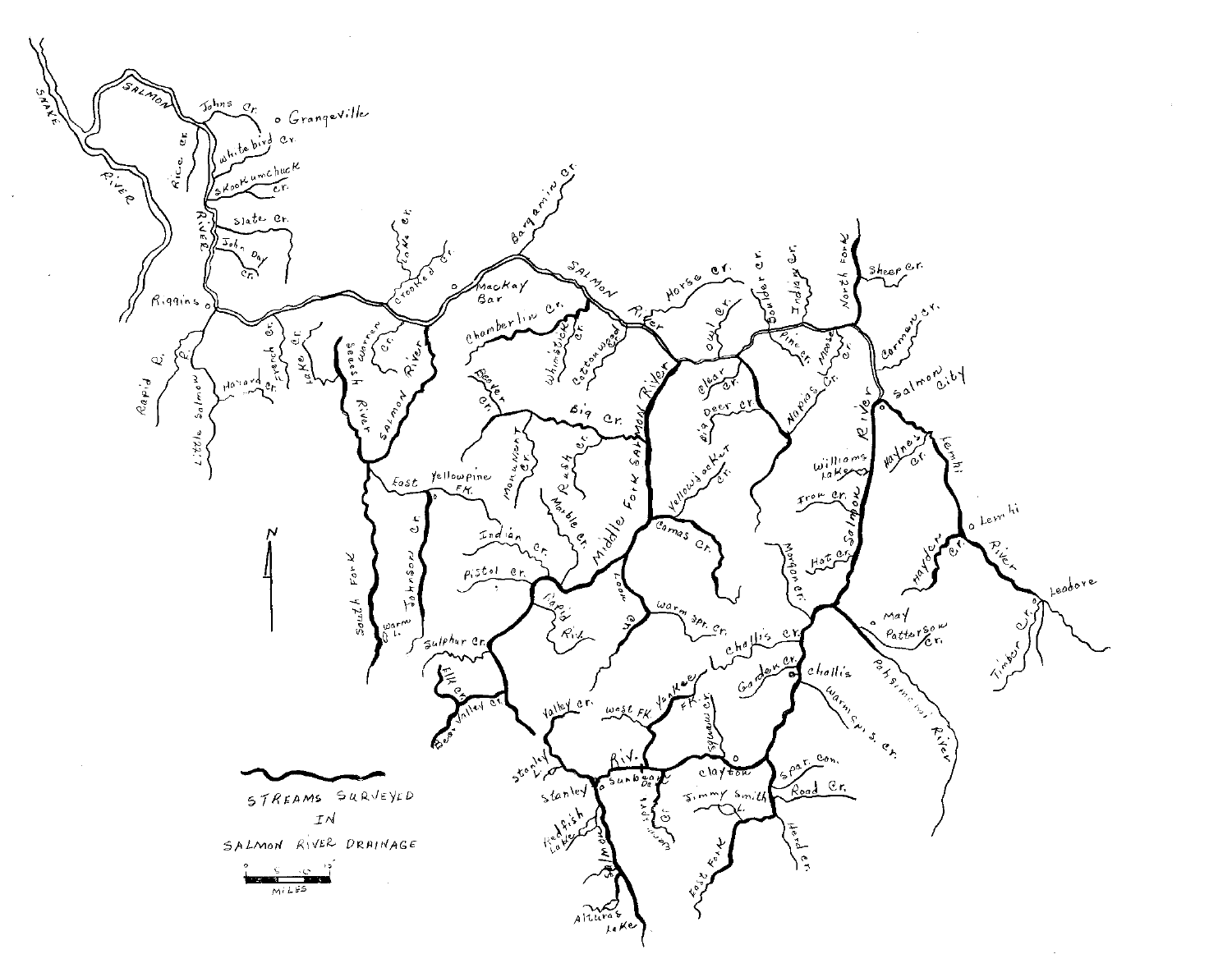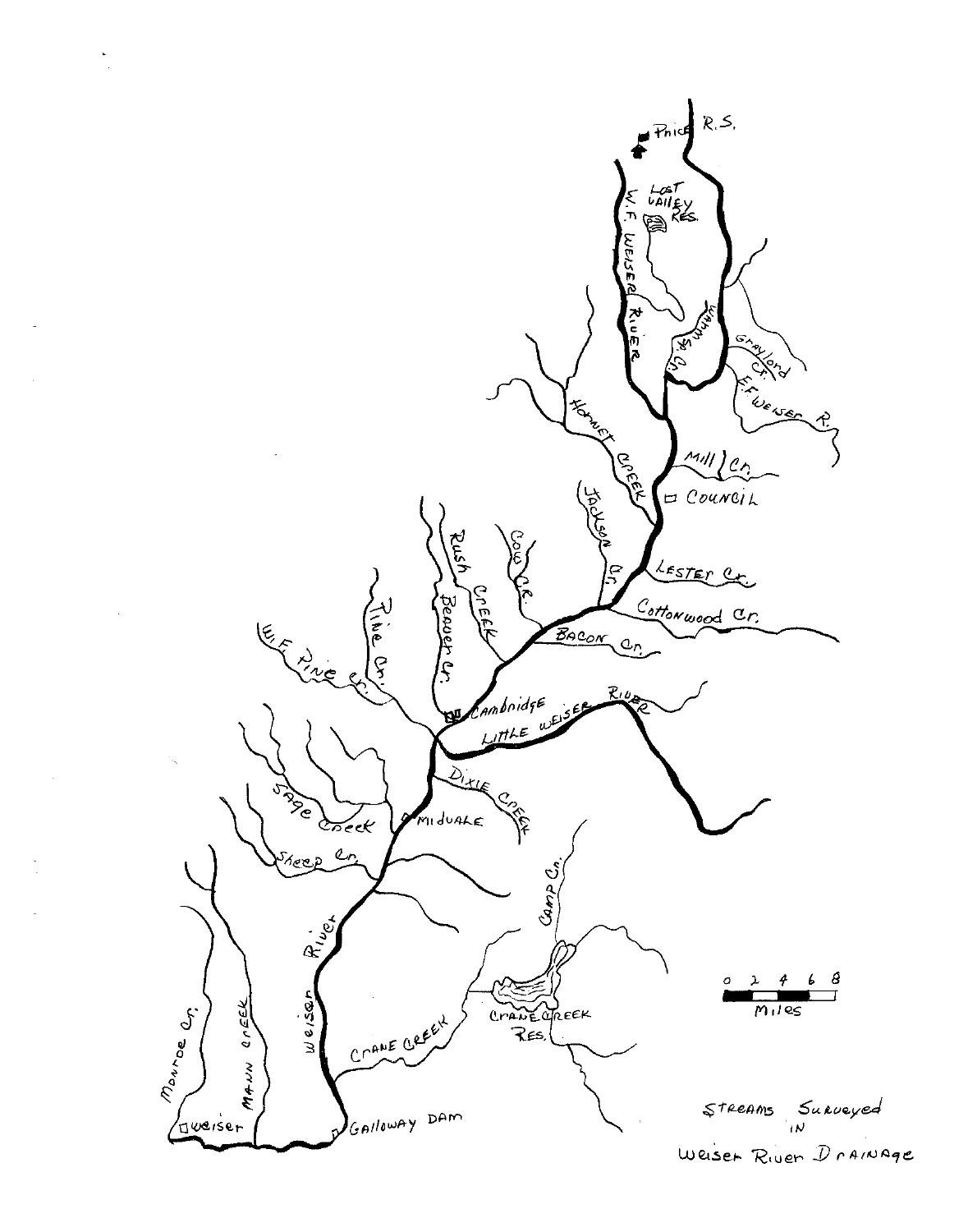## Aerial Survey of Chinook Salmon Redds in the Salmon and Weiser River Drainages - 1960 **Introduction**

The survey of spring and summer chinook salmon redds in the Salmon and Weiser River drainages was continued in 1960, financed in part by funds made available through the United States Department of the Interior, Fish and Wildlife Service, Bureau of Commercial Fisheries.

The number of redds counted in the Salmon River drainage was up approximately 69 per cent over comparable counts in 1959 (Table 1). The count of spring and summer chinook salmon over McNary Dam in 1960 was up only about 12 per cent over 1959. The increase in redds counted is probably due partly to the higher than normal percentage of females in the 1960 run.

Certain streams or stream sections such as the North Fork, upper Yankee Fork, Hayden Creek, and Herd Creek present problems which make it difficult to count from the air due to trees or brush obscuring the stream, or the presence of shadows during safe flying hours.

Streams such as the Marsh Creek drainage and upper Valley Creek are easily flown and visibility is good but many of the redds are not readily recognized from the air due to the lack of contrast in color between the redd and surrounding gravel. On the other hand, redds are easily recognized in streams such as the Lemhi River, but ground counts are necessary during years of heavy spawning because the redds cannot be separated and counted fast enough while passing over the streams in an airplane. During years of light to medium spawning aerial counts provide satisfactory results.

Large streams such as the Middle Fork and Salmon River can be counted most efficiently from an airplane.

During 1960, both aerial and ground counts were made on those streams where the redds were difficult to distinguish. Because of the difference between the number of redds counted from the air and from the ground it is planned to make both aerial and ground counts on these streams for the next 2-3 years so that comparative data will be available. The total number of redds listed in Table 2 for the Marsh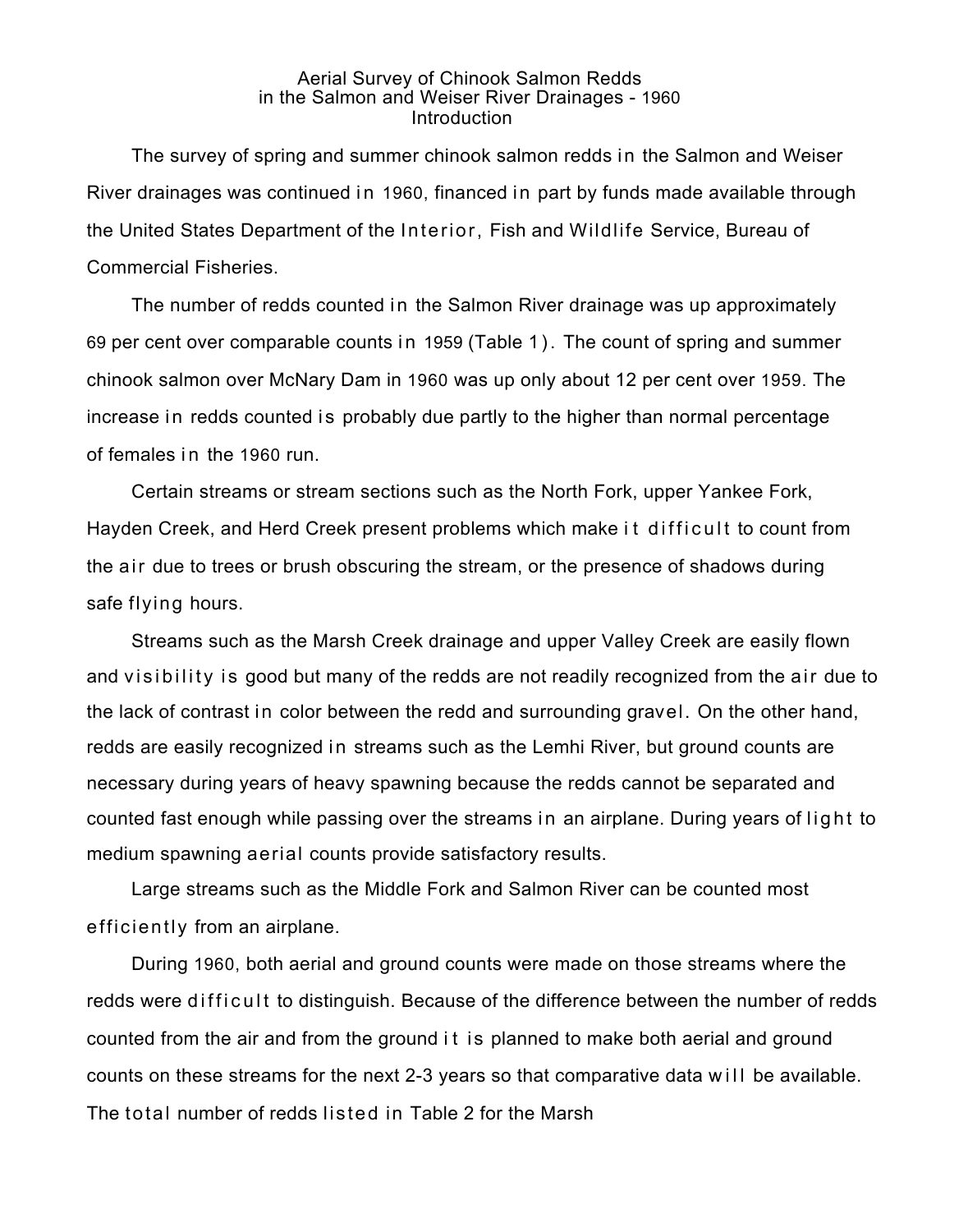Creek drainage streams, Yankee Fork, and Valley Creek was obtained by the use of both ground and aerial counts. Since the counts in past years were made only from the air the total redds figure in Table 2 for the above listed streams may not  $t$  : completely comparable with past years. The value listed under aerial redd count would be comparable for those streams.

| Table 1. Comparable counts of redds in the Salmon River drainage, 1959 and 1960. |       |       |                           |          |
|----------------------------------------------------------------------------------|-------|-------|---------------------------|----------|
|                                                                                  | 1959  | 1960  | Per cent change over 1959 |          |
| Stream                                                                           | count | count | Increase                  | Decrease |
| Salmon River drainage above<br>Middle Fork                                       |       |       |                           |          |
| Lemhi River                                                                      | 524   | 1434  | 174                       |          |
| Pahsimeroi River                                                                 | 117   | 216   | ीर्                       |          |
| East Fork                                                                        | 315   | 525   | 67                        |          |
| Yankee Fork                                                                      | 53    | 58    | 9                         |          |
| Valley Creek                                                                     | 94    | 152   | 62                        |          |
| Alturas Lake Creek                                                               | 18    | 31    | 72                        |          |
| Salmon River                                                                     |       |       |                           |          |
| Above Stanley                                                                    | 502   | 720   | 43                        |          |
| Stanley to Salmon                                                                | 336   | 751   | 124                       |          |
| Sub totals                                                                       | 1959. | 3887  | 98                        |          |
| Salmon River drainage below<br>Middle Fork                                       |       |       |                           |          |
| Chamberlain Creek                                                                | 189   | 369   | 95                        |          |
| Middle Fork drainage                                                             |       |       |                           |          |
| Big Creek                                                                        | 313   | 511   | 63                        |          |
| Camas Creek                                                                      | 70    | 112   | 60                        |          |
| Loon Creek                                                                       | 123   | 334   | 174                       |          |
| Sulphur Creek                                                                    | 100   | 79    |                           | 21       |
| Marsh Creek drainage                                                             | 95    | 202   | 113                       |          |
| Bear Valley Creek                                                                | 381   | 386   | $\mathbf{I}$              |          |
| Elk Creek                                                                        | 516   | 346   |                           | 33       |
| Middle Fork                                                                      | 46    | 46    |                           |          |
| Sub totals                                                                       | 1644  | 2016  |                           |          |
| South Fork Drainage                                                              |       |       |                           |          |
| Lake Creek and Secesh River                                                      | 285   | 524   | 84                        |          |
| Johnson Creek<br>South Fork                                                      | 291   | 517   | 76                        |          |
| Stolle Meadows                                                                   | 297   | 882   | 197                       |          |
| Below Stolle Meadows                                                             | 1008  | 1424  |                           |          |
| Sub totals                                                                       | 1881  | 3347  |                           |          |
| Salmon River drainage totals                                                     | 5676  | 9619  | 69                        |          |
| .                                                                                |       |       |                           |          |

 $\mathbf{a} = \mathbf{a}$ 

 $\frac{1}{3}$  See survey narrative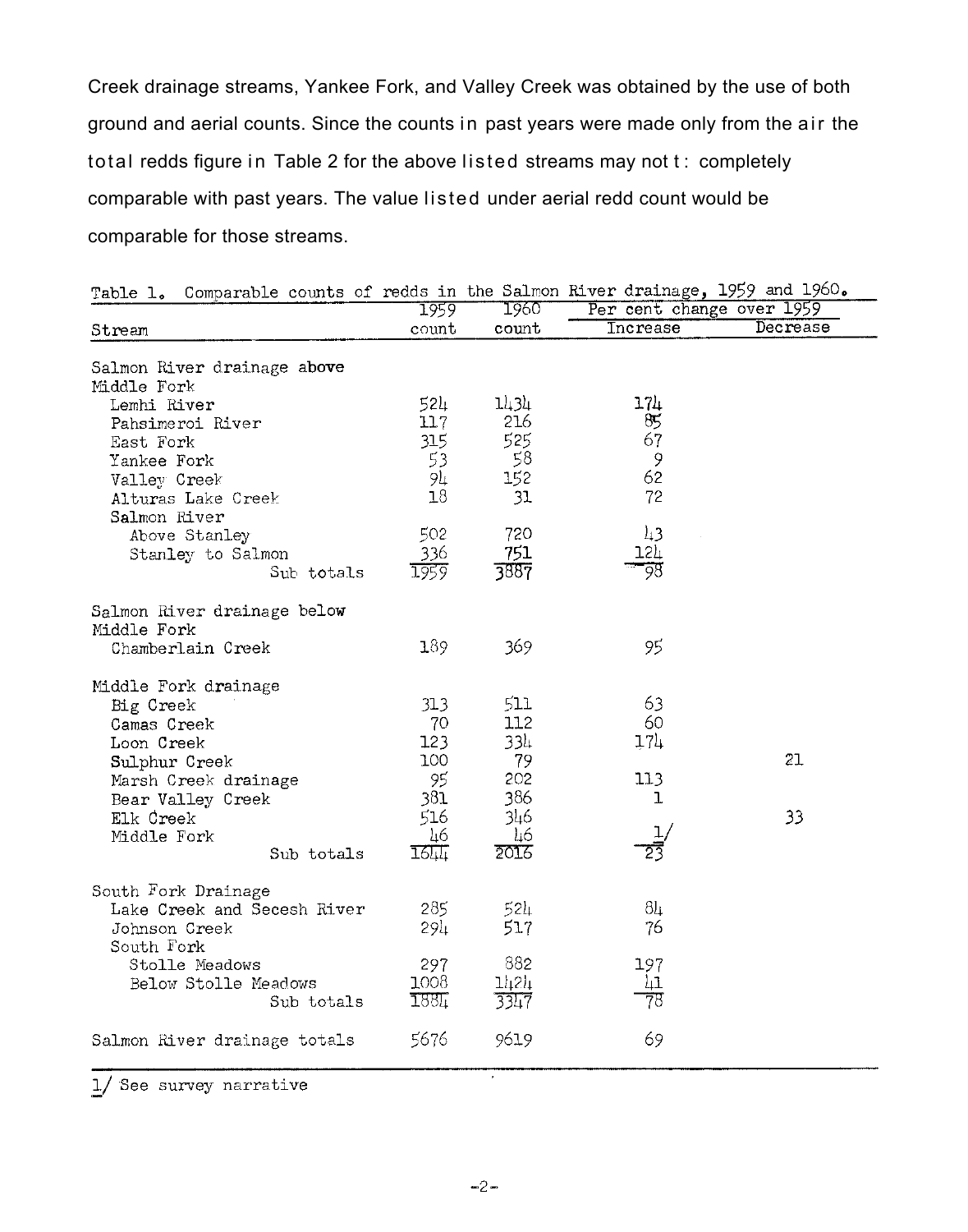# Alturas Lake Creek

An aerial count was made on August 29 and 31 redds were observed. The count of redds in 1960 was 72 per cent higher than a comparable count in 1959.

## Bear Valley Creek

Bear Valley Creek, from the dredges in Big Meadows to the Fir Creek pack bridge, was flown on September 2. Spawning was completed. The count from Big Meadows to Elk Creek was 18)<sub>4</sub> redds. The count from the confluence of Bear Valley and Elk Creeks to the Fir Creek pack bridge was 202 redds. Total number of redds counted in Bear Valley Creek was 386.

## Beaver Creek

The aerial count was made on August 20, and 43 redds were observed. Ground counts were made on August 12 when 45 redds were counted with live fish on 11 of the redds and again on September 2 when 54 redds were counted with no live fish observed. The most efficient count of redds on this stream can be obtained with a ground count made about August 25. The count of redds in 1960 increased 19 per cent over a comparable count in 1959. Big Creek

The area from Jacobs Ladder Creek to Logan Creek was counted from the ground on September 8. Spawning was completed and 155 redds were counted. The remainder of the stream from Logan Creek to the mouth was aerially surveyed on September 8 with 356 redds being counted. Spawning was still in progress but all observed live fish were on redds. Total number of redds counted in Big Creek was 511.

## Camas Creek

Bad flying conditions interrupted two attempts to make an aerial count of this stream. Ground counts were made on August 20 when 83 redds were observed with live fish on 44 of the redds and again on September 8 when 112 redds were counted with live fish on 12 redds. Although the count in 1960 was made from the ground and the one in  $_{1959}$  was made from the air, it is believed that the counts obtained with the two methods will be comparable on this stream. The count of redds in 1960 was 60 per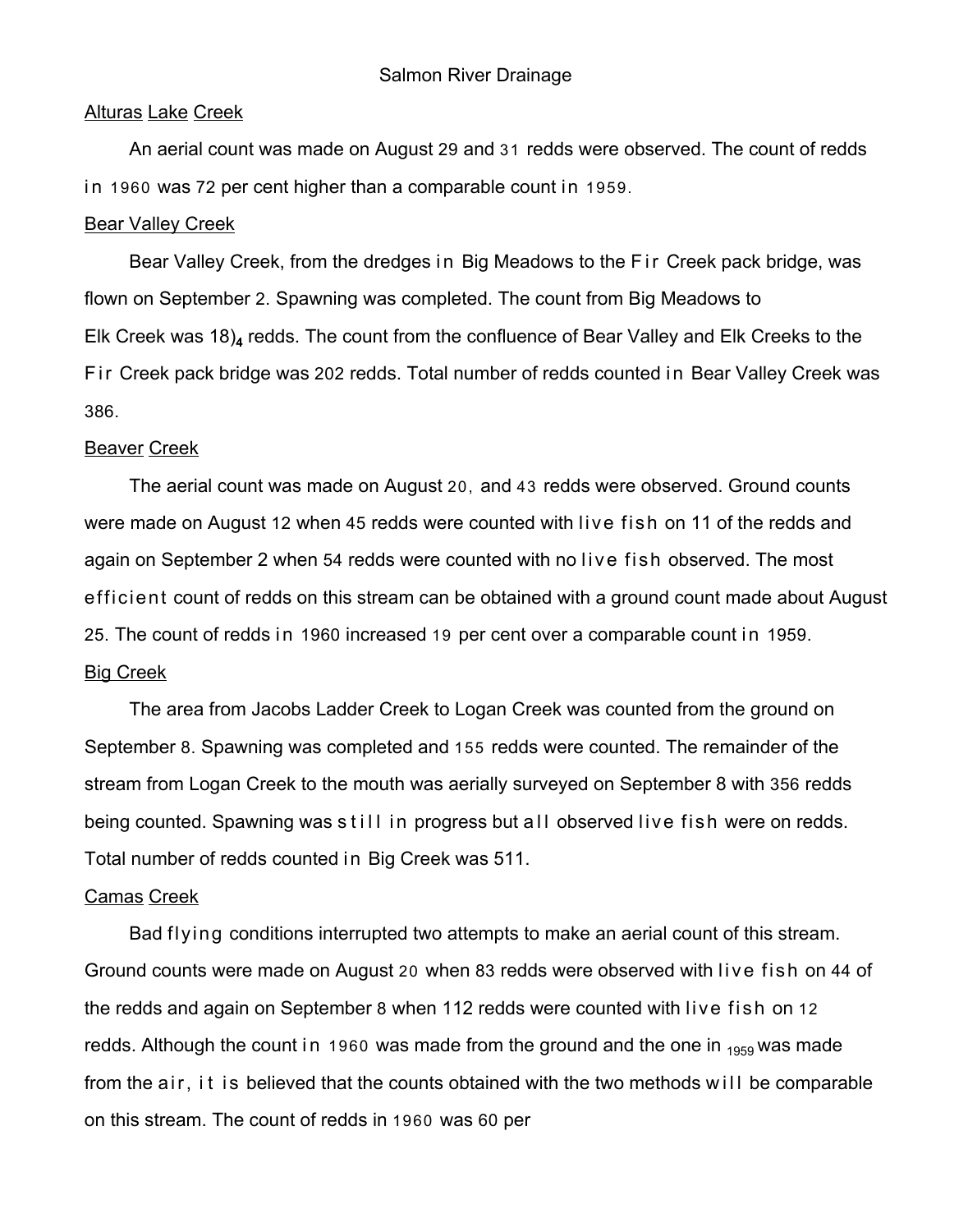cent higher than in 1959. A ground count of the Hidden Valley area on upper Camas Creek should be wade about the last week in August.

#### Capehorn Creek

The aerial count was made August 20 and 25 redds were observed. Ground counts were made August 12 when 32 redds were observed and live fish found on 11 redds and again on August 25 when 38 redds and no live fish were observed. The count in 1960 was 39 per cent higher than a comparable count in 1959.

#### Chamberlain Creek

Chamberlain Creek from Moose Creek to Lodgepole Creek was surveyed on September 8. Spawning was completed and 91 redds were counted. Based on past ground checks, the redd count was increased by 100 per cent, making the estimated number of redds for Chamberlain Creek 182.

## Chamberlain Creek, West Fork

The West Fork of Chamberlain Creek was surveyed on September 8. Spawning was completed, A total of 187 redds was counted.

#### Elk Creek

The stream section from the Cascade-Stanley road to the confluence of Elk and Bear Valley Creeks was flown on September 2. Spawning was completed **and** 121 redds were counted. The stream area from the confluence of the North and West Forks of Elk Creek to the Cascade-Stanley road was counted from the ground on September 6 with 225 redds being counted. Spawning was completed. The total redd count for Elk Creek was 316.

### Herd Creek

A large portion of Herd Creek, a tributary to the East Fork, is obscured by trees and bushes so that a usable aerial count cannot be made. **A** ground count was made September 4 and 89 redds were counted with live fish on one redd. The redds in this stream should be counted from the ground during the last week in August. Johnson Creek

The survey of Johnson Creek was made on September 11**<sup>4</sup>** . Spawning was completed. Redds observed totaled 517. Atotal of 12 redds was observed above the Johnson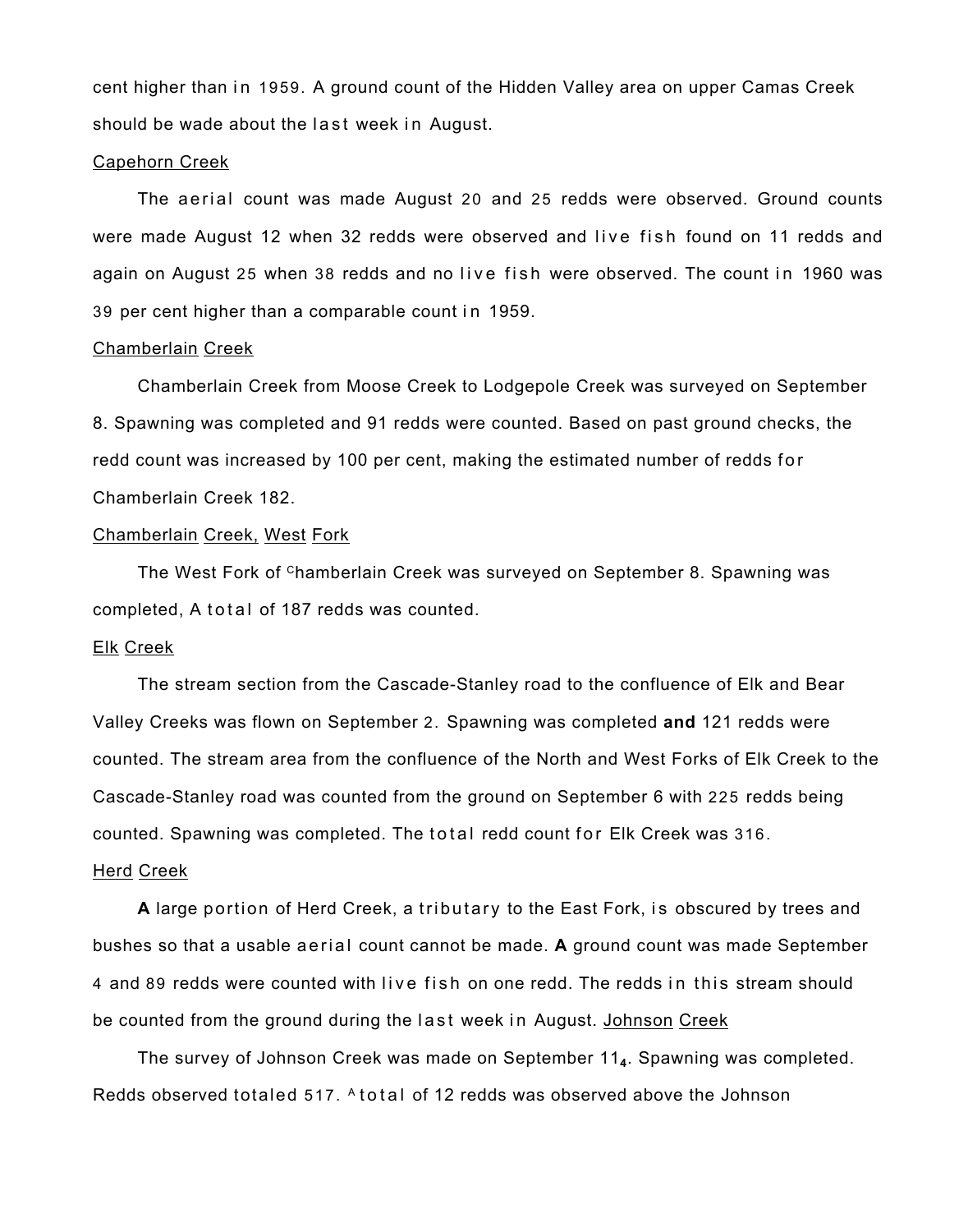Creek Cascades, The count below Cox's Ranch must be considered minimum because of extensive super-imposition of redds.

## Knapp Creek

The aerial survey was made August 20 and 12 redds were counted. Ground surveys were made on August 12 when 19 redds were observed with live fish on 9 redds and again on August 25 when 27 redds were observed with live fish on 1 redd. The count in 1960 was up 20 per cent over a comparable count in 1959.

#### Lemhi River

The aerial survey of the entire river was made on September 9 and 1077 redds were observed. A complete ground count of the river between Lemhi and Leadore was conducted September 9-10 and 1262 redds were observed with live fish on 311 redds. The total count for the entire river, using a partial ground count substitution because of the concentrated spawning, was 171 per cent higher than in 1959. Loon Creek

The aerial count of Loon Creek was made September 6 and 33L redds were observed. Most of the salmon spawning in Loon Creek occurs in the meadows adjacent to the Falconberry Ranch. The count of redds in 1960 was 172 per cent above the count in 1959. A ground count in the meadow area would probably be needed in years with an escapement larger than in 1960, as it was difficult to tally the redds fast enough due to their concentration.

#### Marsh Creek

The aerial survey was made August 20 on Marsh Creek above the Bear Valley - Stanley road bridge and 105 redds were counted. The aerial count from the bridge downstream to its mouth was made August 29 when 17 redds were counted. Ground counts of the area between the bridge and Knapp Creek were made on August 12 when 120 redds were observed and on August 25 when 148 redds were observed. Marsh Creek from Knapp Creek upstream was ground counted September 1 and 32 redds were observed. The count in 1960 was more than 29h per cent higher than a comparable count in 1959.

-5-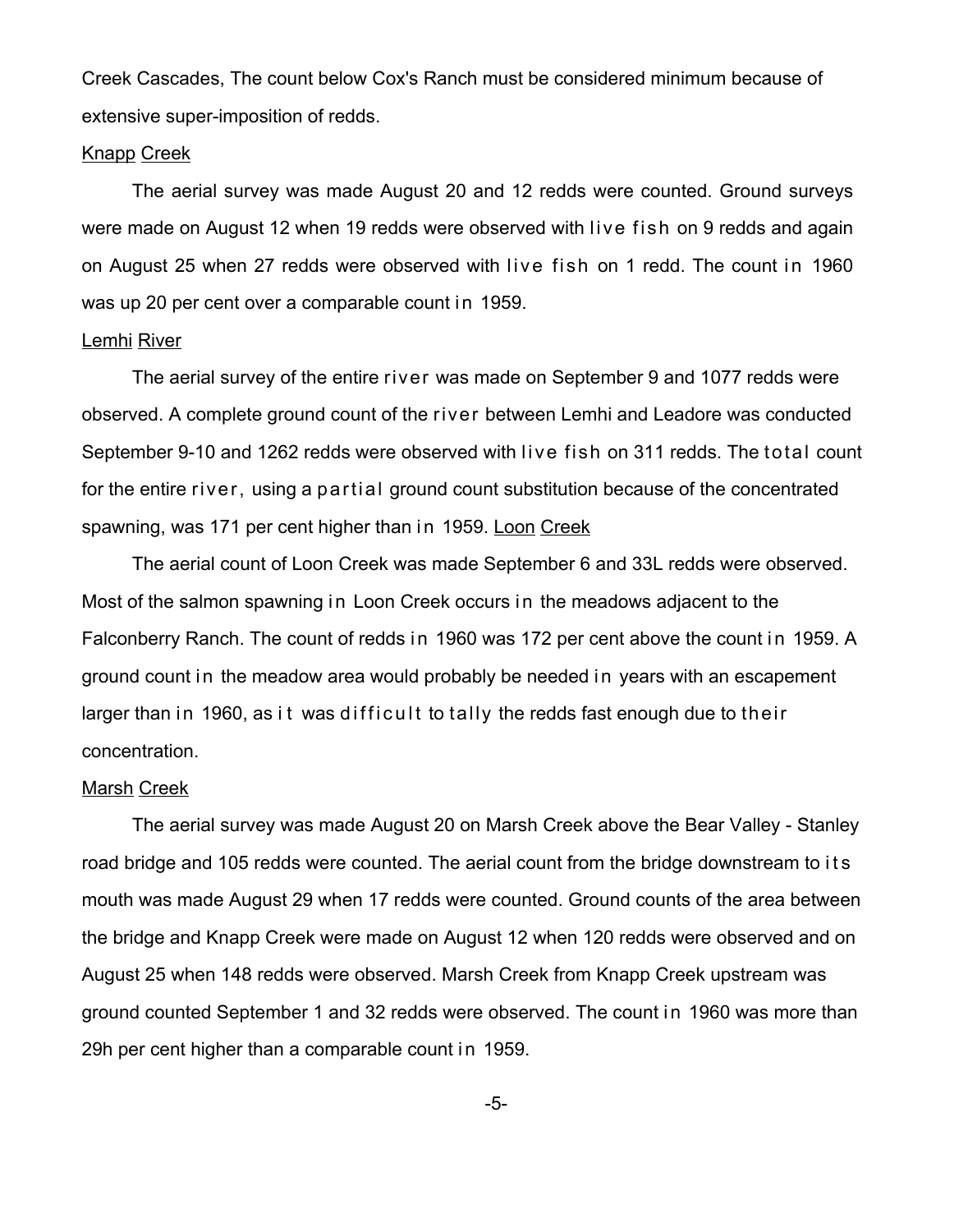## Pahsimeroi River

The aerial count was made September 19 when 216 redds were observed with a few live fish still present on the spawning grounds. The count in 1960 was 85 per cent higher than in  $1959$ .

#### Panther Creek

Panther Creek was not flown in 1960 due to the high turbidity of the water caused by placer mining. All mining activity in the drainage has since ceased with no plans in sight to resume operations.

## Salmon River

Aerial counts from Stanley upstream were made August 29 when 671 redds were counted and September 14 when 720 were counted. The number of redds between Stanley and the Sunny Gulch Sheep Bridge more than doubled between the first and last count and there was a slight increase between counts in the Decker Flat area. However, it appeared that most of the increase was in the lower end of Decker Flat while in the upper end the redds which were readily distinguished on the first count were diffi cult to count due to lack of contrast. This observation was substantiated by ground counts made September 6w hen 333 redds with live fish on 174 redds were observed in the lower half of the Decker Flat area and 149 redds with live fish on only 15 redds were observed in the upper half. The count of redds in 1960 from Yankee Fork up-stream was 61 per cent higher than in 1959. The aerial count of the area above the sheep bridge should be made abort September 7 while September 14 seems to be about right for the river between the sheep bridge and Yankee Fork,

The river between Yankee Fork and Warm Springs Creek, including the section known as Robinson Bar, contained 190 redds or 62 per cent more than in 1959. The river from Warm Springs Creek downstream to Salmon contained 335 redds or 157 per cent more redds than in 1959 but the count still did not approach the number counted in 1957. In contrast, the count of redds in many of the stream; nearly equaled the count of 1957 and in the Lemhi River exceeded it.

# Salmon River, East Fork

An aerial survey of the East Fork was attempted in late August but rough flying

-6-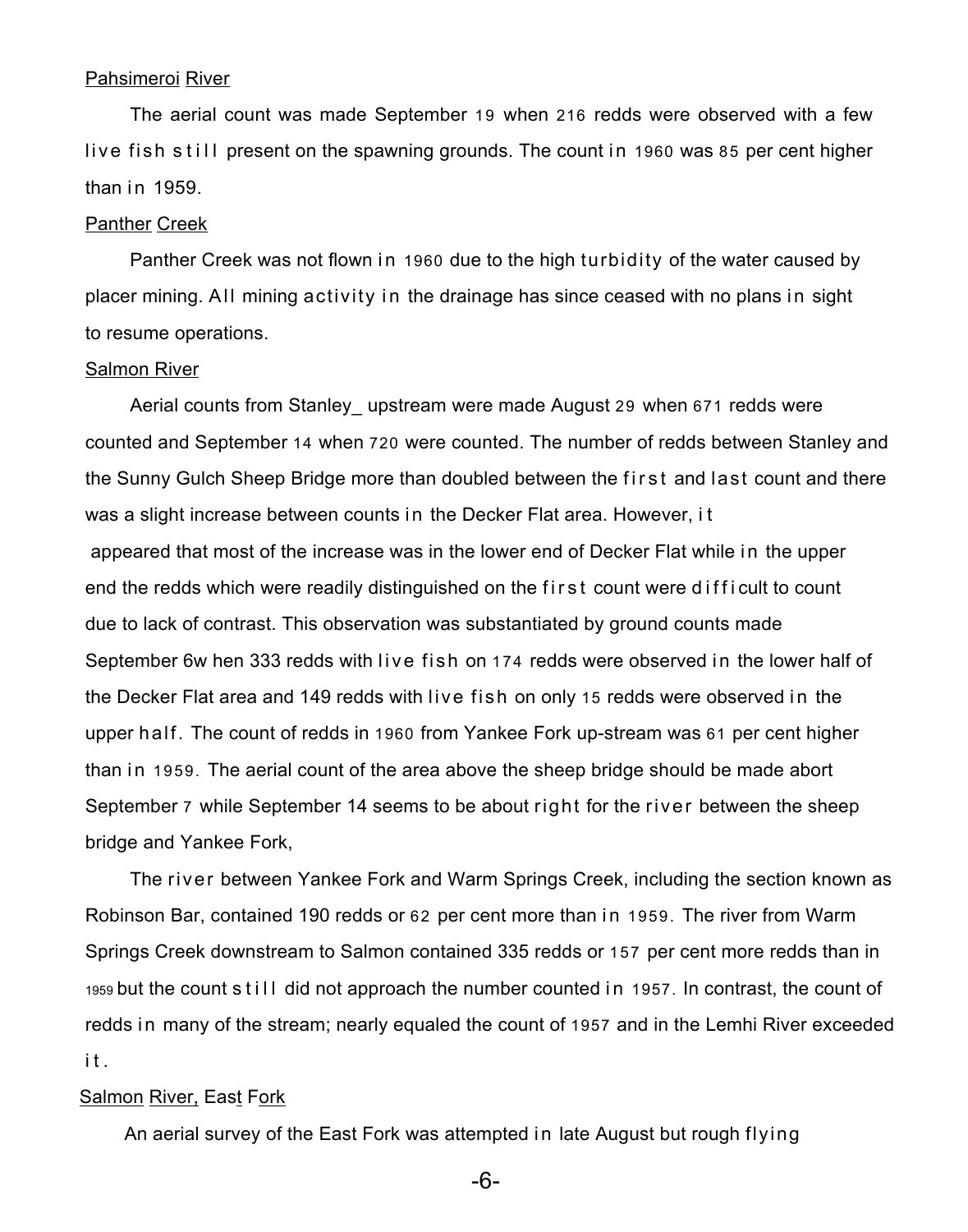conditions made i t necessary to terminate the count after only a portion of the stream had been counted. The next opportunity to count the East Fork from the air was on September 14 when 128 redds were counted from Herd Creek downstream to the mouth. Ground counts were made on the stream from Herd Creek upstream to Germania Creek on August 16 when 157 redds were observed with live fish on 87 redds and on September 4 and 7 when 397 redds were counted with live fish on 79 redds. Although i t was not possible to count all of the East Fork from the air, it is believed that the ground counts would be comparable with aerial counts for the area involved. The count on the East Fork (excluding Herd Creek) in 1960 was 67 per cent above that in 1959.

## Salmon River, Middle Fork

The aerial survey was made September 6 after an unsuccessful attempt August 29 and 46 redds were counted from the confluence of Bear Valley and Marsh Creeks downstream to Camas Creek where flying conditions became unsuitable. That portion of the Middle Fork from Camas Creek to Big Creek was not counted, and therefore i t is not possible to indicate the amount of increase over 1959. Also counts in past years have included the lower end of Marsh Creek as part of the Middle Fork. The count in 1960 included only the Middle Fork. Such a breakdown will provide counts of the redds along the entire length of Marsh Creek and also provide comparable data with past year's surveys. A breakdown of the redds in the Middle Fork above Sulphur Creek and below was not made in 1960 due to an oversight.

#### Salmon River, North Fork

Since an adequate count of redds cannot be made from the air due to trees and brush, the North Fork was counted from the ground. On September 2, 91 redds with live fish on 29 redds were counted from Gibbonsville to the mouth. Salmon River, South Fork

The Stolle Meadows portion of the South Fork Salmon River was flown on September 9. Congestion of redds above Camp Creek was so great that an adequate aerial count could not be made and this stream section was later counted from the

-7-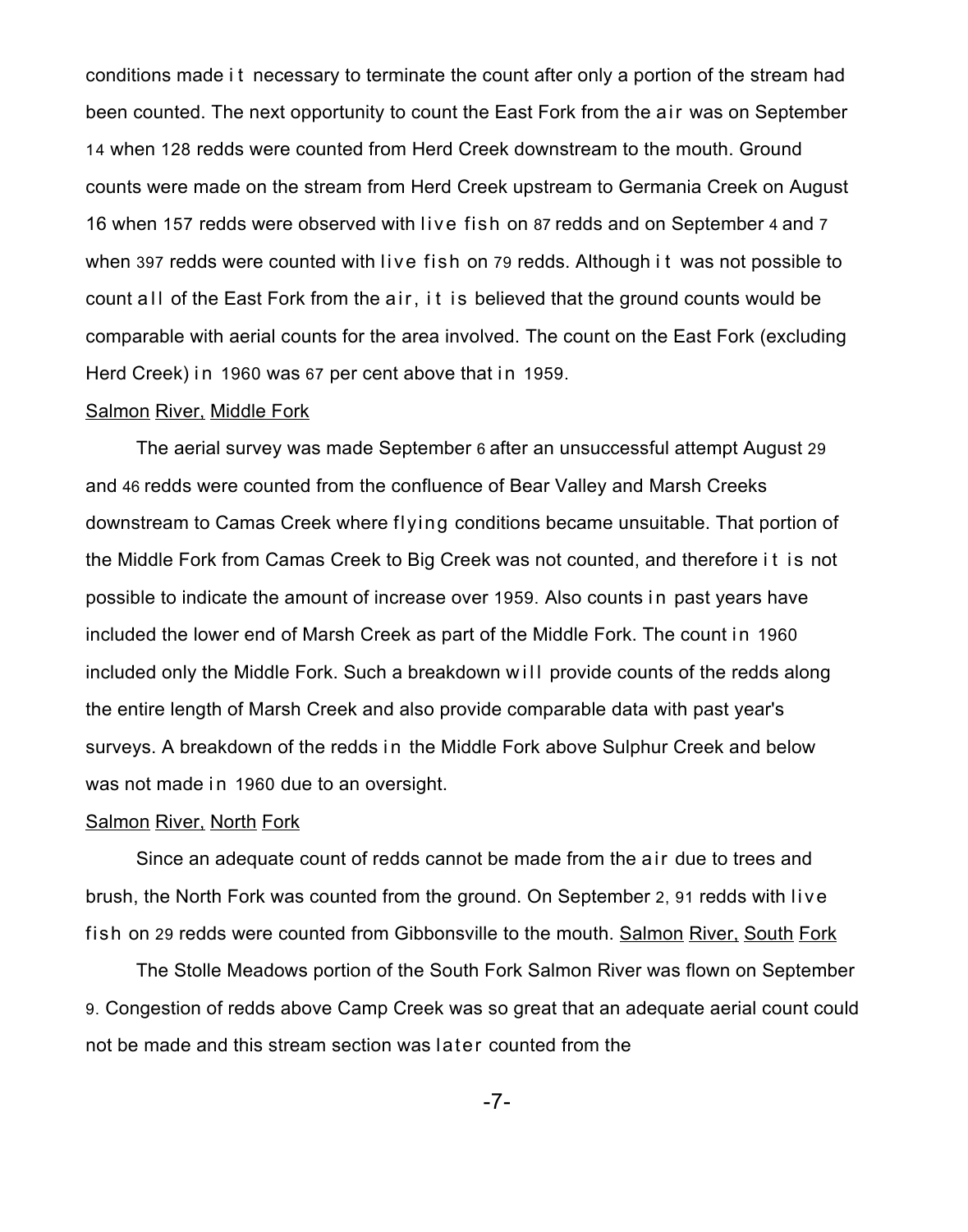ground. A total of 113 redds was aerially counted from Camp Creek downstream to Knox Bridge. A ground count of the stream above Camp Creek was made on September 10 and 769 redds were observed. Spawning was completed on both the aerial and ground survey. The total count for the Stolle Meadows area was 882 redds.

The South Fork from Knox Bridge to the South Fork Guard Station was aerially surveyed on September 21. A total of 1,424 redds was observed in this stream section. Spawning was completed.

The total count for the South Fork Salmon River was 2,306 redds.

## Secesh River and Lake Creek

Lake Creek was flown on September 9. Spawning was completed and 185 redds were counted.

The Secesh River from Lake Creek to the mouth was surveyed on September it. Spawning was completed. A total of  $_{339}$  redds was observed.

A total of 524 redds was counted in the Secesh River and Lake Creek combined. Sulphur Creek

The survey of Sulphur Creek was made on August 26. Spawning was completed and 7 9 redds were counted.

## Valley Creek

The aerial survey was made September 5 above Stanley Lake Creek and September 14 below. The redds in the upper end of Valley Creek were difficult to distinguish and only 12 were counted. The redds in Valley Creek below Stanley Lake Creek were a little more easily recognized and 137 were counted. Ground counts from Stanley Lake Creek upstream to Lower Valley Creek Lake were made August 11 when 33 redds with live fish on 24 redds were observed; on August 24 when 77 redds with live fish on 43 redds were counted; and on September 5 when 83 redds with live fish on 6 redds were counted. The count in 1960 was 62 per cent above a comparable count in 1959. Yankee Fork

The aerial count was made August 29 when 43 redds were observed from Jordan Creek to the mouth. No redds could be distinguished in the stream above Jordan Creek from the air.

-8-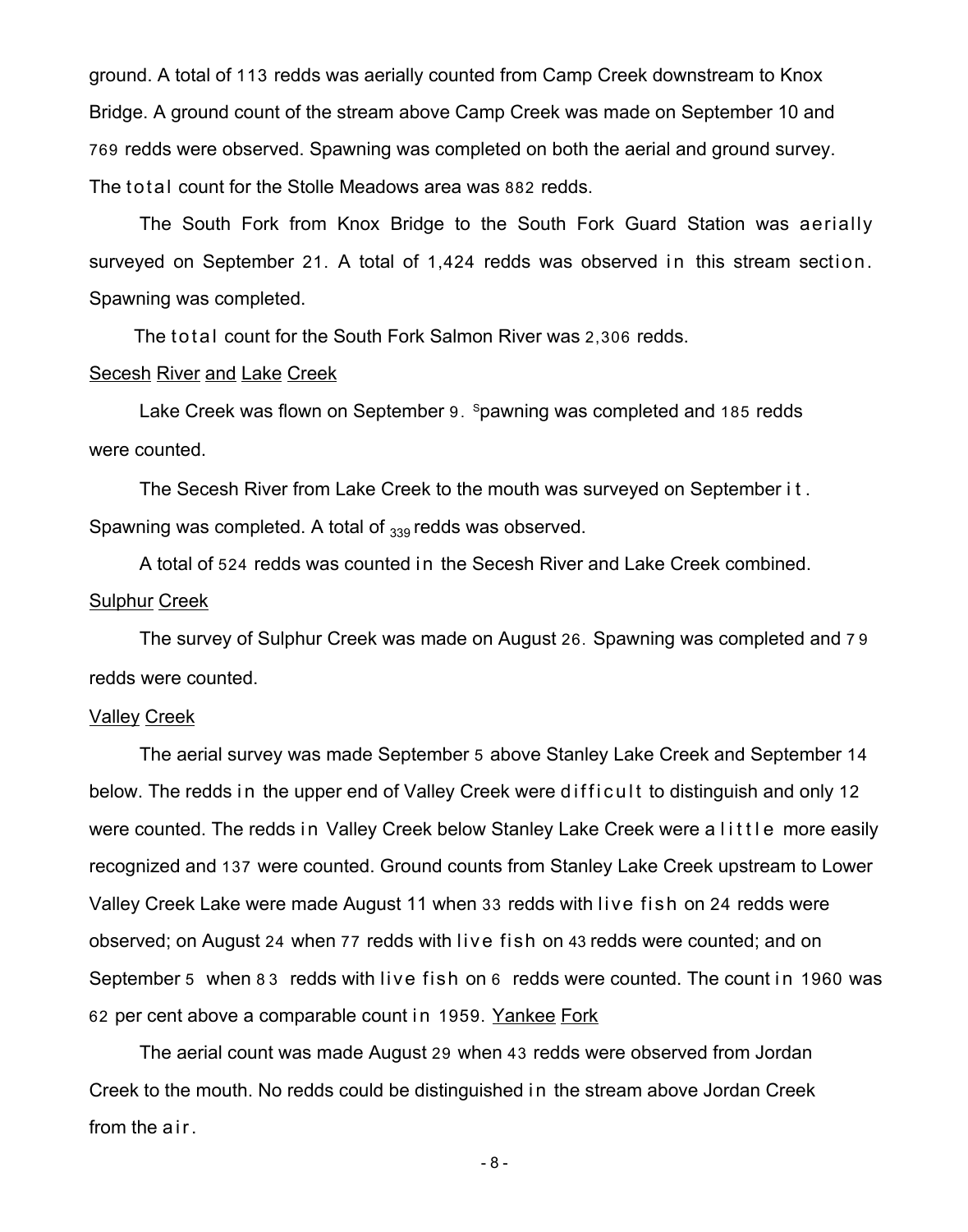A ground count of Yankee Fork above Jordan Creek and the West Fork of Yankee Fork was made September 3 with 23 and 15 redds counted respectively. Yankee Fork above Jordan Creek should be counted from the ground about August 25. The count in 1960 was up 9 per cent over a comparable count in 1959.

# Weiser River Drainage

The main Weiser River from the mouth of the Middle Fork Weiser River to Galloway Dam was aerially surveyed in 1960. Because of turbid water conditions and generally poor redd visibility, i t has not been possible to consistantly secure annual aerial redd counts on tributaries of the Weiser River and the Weiser above the Middle Fork. These areas were surveyed from the ground in 1960, Main Weiser River

Galloway Dam td Cambridge

This stream section was flown on September 9. No redds were observed.

## Cambridge to Price Valley Ranger Station

Due to high and turbid water i t was not possible to count this stream section in 1960.

## Little Weiser River

Available spawning area in the Little Weiser River was ground surveyed on September 28. Spawning was completed and a total of 71 redds was counted. Middle Fork Weiser River

Available spawning area in the Middle Fork Weiser was ground surveyed on September 29. Spawning was completed. A total of two redds was observed. West Fork Weiser River

High and turbid water caused by unusually prolonged water release from Lost Valley Reservoir prevented redd counts in the West Fork Weiser River and the Main Weiser River from the West Fork to the Middle Fork.

-9-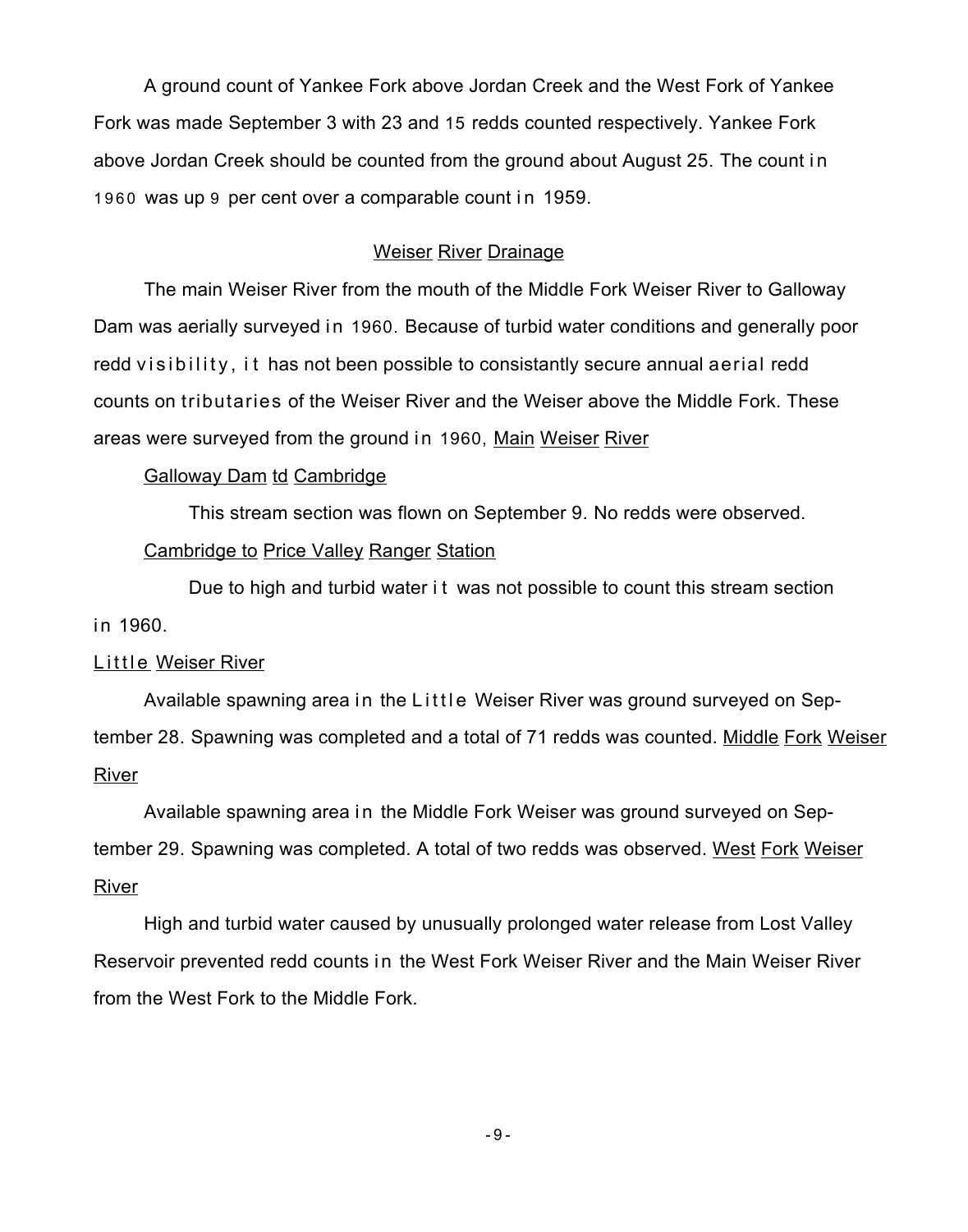|                              |                 |           | Aerial               | Percent   | Ground         |       |
|------------------------------|-----------------|-----------|----------------------|-----------|----------------|-------|
|                              | Date            | Miles     | redd                 | spawning  | count          | Total |
| Stream                       | surveyed        | surveyed  | count                | completed | adjustment-    | redds |
| Alturas Lake Creek           | $8/29$ & $9/2$  | $6 \cdot$ | 31                   | 100       | $\overline{c}$ | 33    |
|                              | 9/2             | 27        | 386                  | 100       |                | 386   |
| Bear Valley Creek            | $8/20$ & $9/2$  | 10        | $\downarrow$ 3       | 100       | 11             | 54    |
| Beaver Creek                 | 9/8             | 36        | 5112/                | 100       |                | 511   |
| Big Creek                    | 9/8             | 10        |                      | 100       | 112            | 112   |
| Camas Creek                  | $8/20$ & $8/25$ | 6         | $\frac{3}{25}$<br>91 | 100       | 13             | 38    |
| Capehorn Creek               | 9/8             | 23        |                      | 100       | 91             | 182   |
| Chamberlain Creek            |                 | Į†        | 187 <sub>o</sub>     | 100       |                | 187   |
| Chamberlain Creek, West Fork | 9/8<br>9/2      | $2+$      | 316/                 | 100       |                | 346   |
| Elk Creek                    | 9/4             | 4         | 3,                   | 100       | 89             | 89    |
| Herd Creek                   |                 | 34        |                      | 100       |                | 517   |
| Johnson Creek                | 9/11            |           | 12                   | 100       | 15             | 27    |
| Knapp Creek                  | $8/20$ & $8/25$ | 6         |                      |           |                | 1434  |
| Lemhi River                  | $9/9$ & $9/10$  | 61        | 1077                 | 100       | 357            | 334   |
| Loon Creek                   | 9/6             | 30        | 334                  | 100       |                |       |
| Marsh Creek                  | $8/20$ & $8/29$ | 15        | 122                  | 100       | 75             | 197   |
| Pahsimeroi River             | 9/19            | 18        | 216                  | 100       |                | 216   |
| Salmon River                 |                 |           |                      |           |                |       |
| Above Stanely                | $8/29$ & $9/14$ | 30        | 720                  | 100       |                | 720   |
| Stanley to Salmon            | $9/14$ & $9/19$ | 119       | 751                  | 100       |                | 751   |
| Salmon River, East Fork      | $9/14$ & $9/11$ | 33        | 525≦                 | 100       |                | 525   |
| Salmon River, Middle Fork    | 9/6             | 75        |                      | 100       |                | 46    |
| Salmon River, North Fork     | 9/2             | 20        | 46<br>3/             | 100       | 91             | 91    |
| Salmon River, South Fork     |                 |           |                      |           |                |       |
| Stolle Meadows area          | $9/9$ & $9/10$  |           | $882^{2}$            | 100       |                | 882   |
| Knox Bridge to S. F. G. S.   | 9/21            | 28        | 1424                 | 100       |                | 1424  |
| Secesh River and Lake Creek  | $9/9$ & $9/11$  | 33        | 524                  | 100       |                | 524   |
| Sulphur Creek                | 8/26            | 12        | 79                   | 100       |                | 79    |
| Valley Creek                 | 9/5<br>& 9/14   | 17        | 152                  | 100       | 72             | 22L   |
| Yankee Fork                  | 8/29 & 9/3      | 17        | 58                   | 100       | 43             | 101   |

1 le 2. Number of chinook salmon redds counted in , Salmon River drainage, 1960.

 $\frac{1}{2}$ / Aerial counts adjusted due to unfavorable observation conditions.<br>2/ Partial ground count substitution.<br>3/ See survey narrative.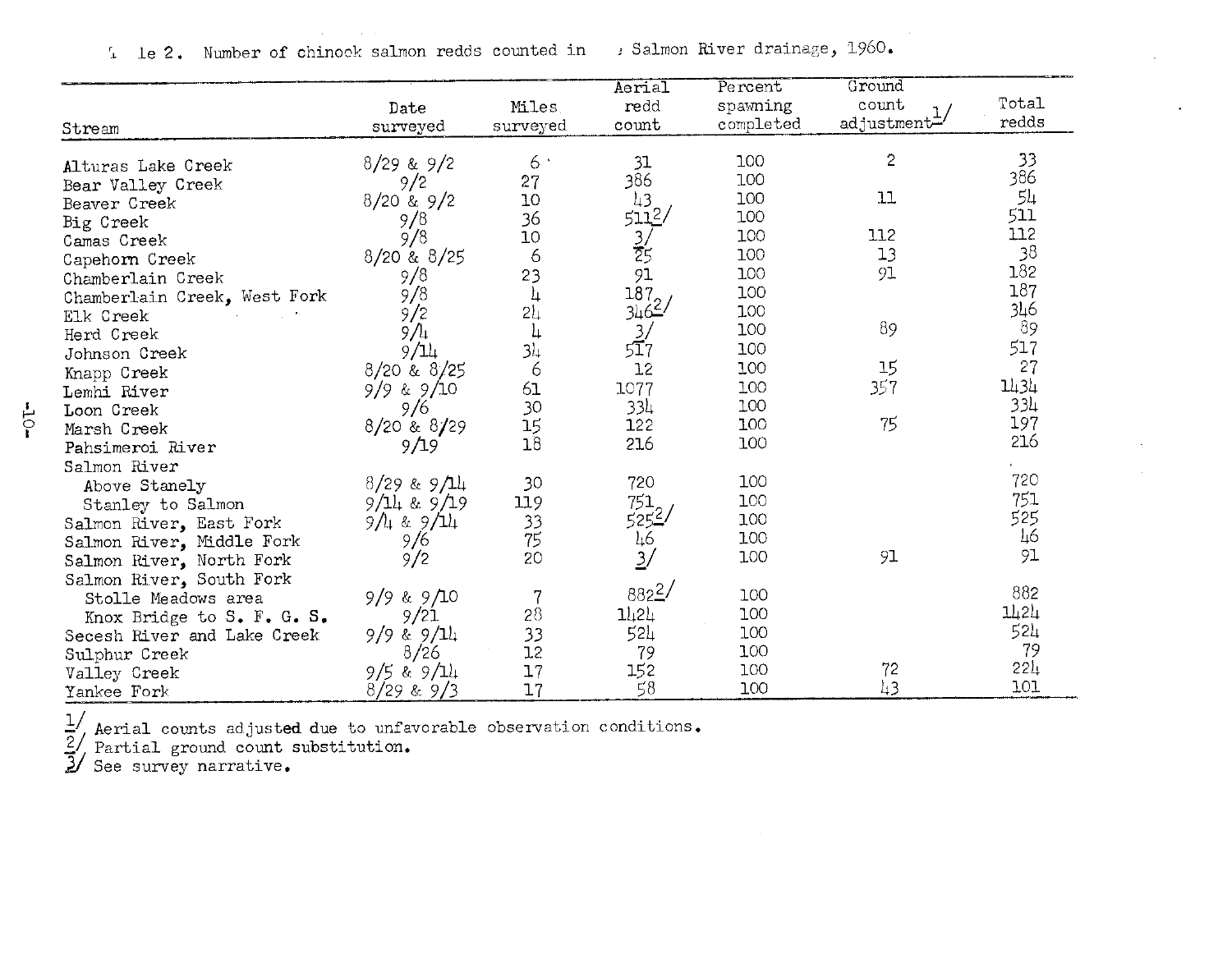| Stream                    | Date<br>surveyed   | Miles<br>surveyed | Aerial<br>redd<br>count | Ground<br>count | Percent<br>spawning<br>completed | Total<br>redds |
|---------------------------|--------------------|-------------------|-------------------------|-----------------|----------------------------------|----------------|
| Weiser River:             |                    |                   |                         |                 |                                  |                |
| Galloway Dam to Cambridge | 9/9                | -28               | 0                       |                 |                                  |                |
| Cambridge to Price Valley | <b>000 000 000</b> | $- -$             |                         | $-20$           | ---                              |                |
| Weiser River, Little      | 9/28               | 16                | -                       | 71              | 100                              |                |
| Weiser River, Middle Fork | 9/29               | 8                 | and .                   | ≏               | 100                              |                |
| Weiser River, West Fork   |                    | --                |                         | anna Luc        |                                  |                |

| Table 3. Number of chinook salmon redds counted by aerial and ground survey, Weiser River, |  |  |      |  |  |  |  |
|--------------------------------------------------------------------------------------------|--|--|------|--|--|--|--|
|                                                                                            |  |  | 1960 |  |  |  |  |

 $\frac{1}{\sqrt{1}}$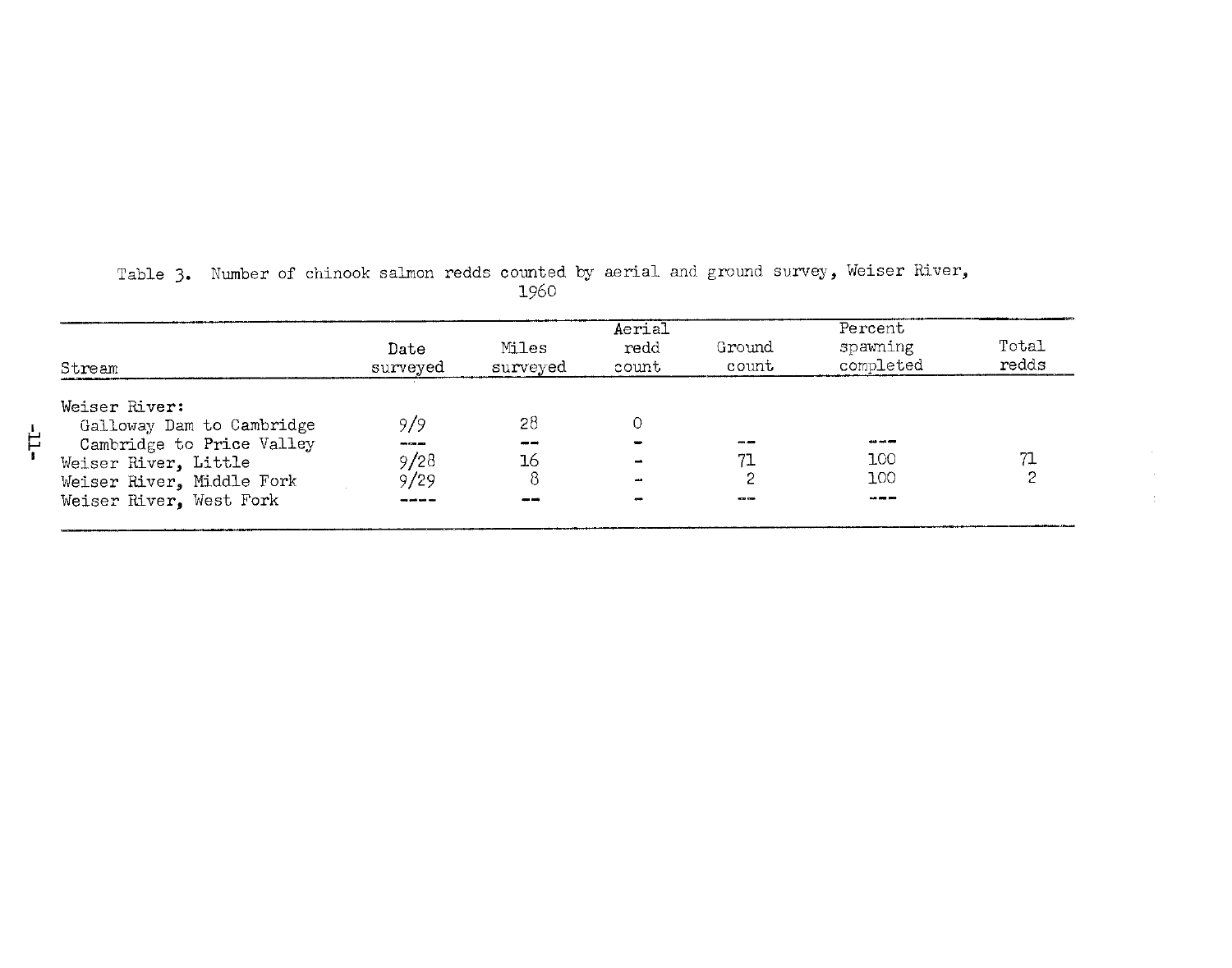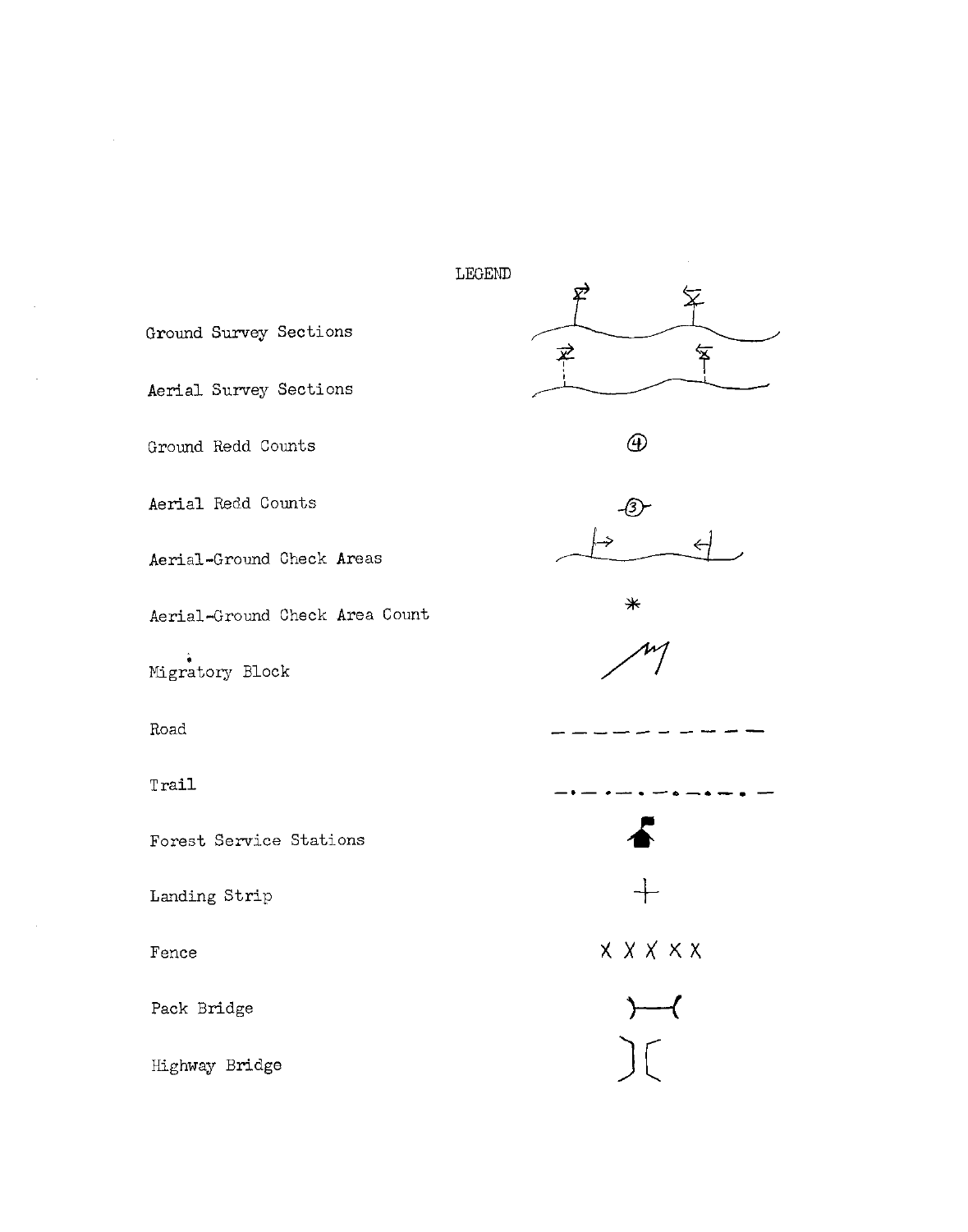|                        | DRAINAGE Middle Fork Salmon River |            | SURVEY DATE | 9/2/60                                               |  |
|------------------------|-----------------------------------|------------|-------------|------------------------------------------------------|--|
| STREAM                 | Bear Valley Creek                 |            |             | MAP SCALE $\frac{1}{2}$ <sup><i>n</i></sup> = 1 mile |  |
| PREFECTATION CONTINUES |                                   | Excellent. |             |                                                      |  |

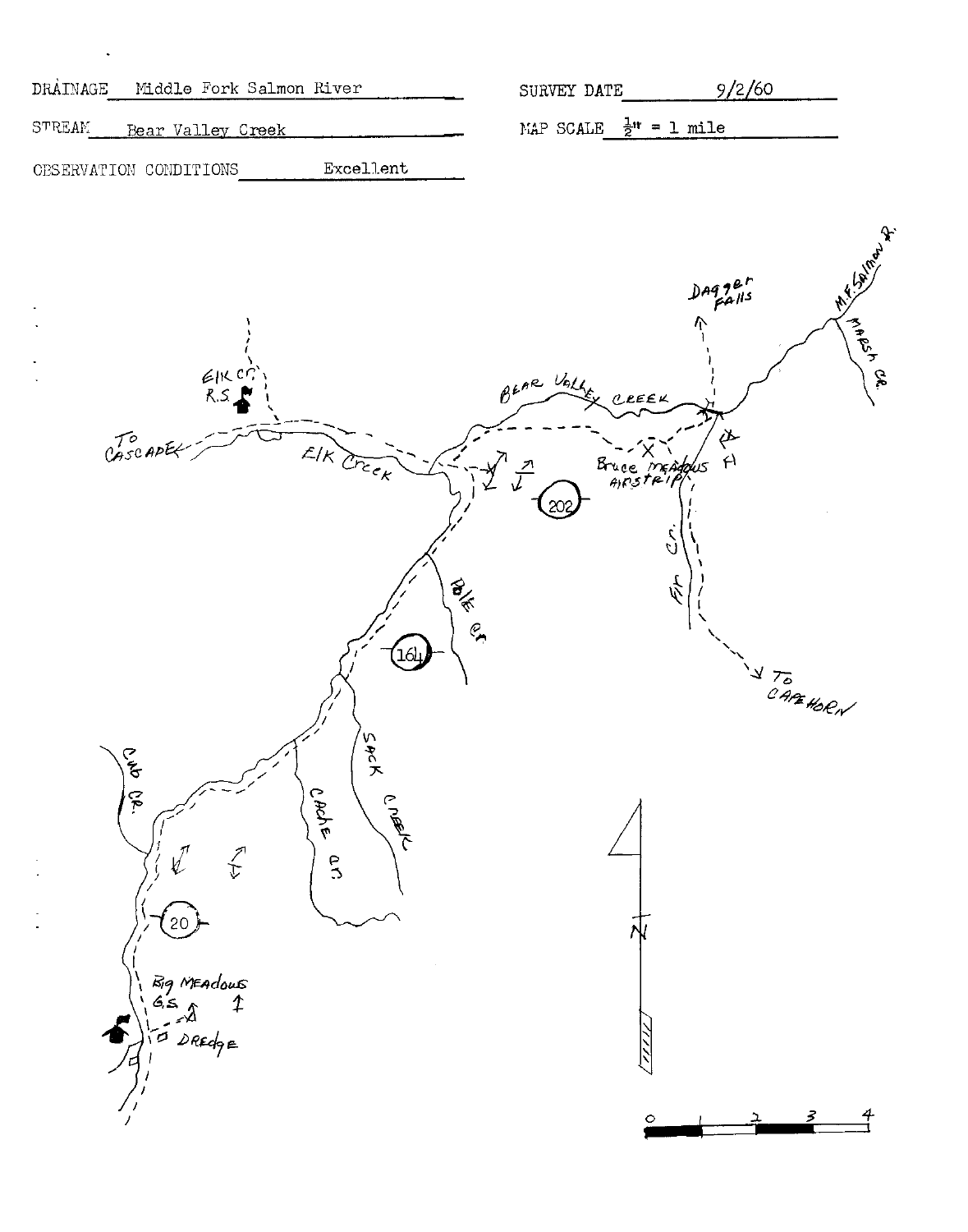| Salmon River<br>DRAINAGE |             |           | 9/8/60<br>SURVEY DATE |                        |  |  |
|--------------------------|-------------|-----------|-----------------------|------------------------|--|--|
| STREAM                   | Camas Creek |           | MAP SCALE             | $\frac{1}{4}$ = 1 mile |  |  |
| OBSERVATION CONDITIONS   |             | Excellent |                       |                        |  |  |

 $\bar{\lambda}$ 

 $\sim$   $\sim$ 

 $\sim$   $\sim$ 

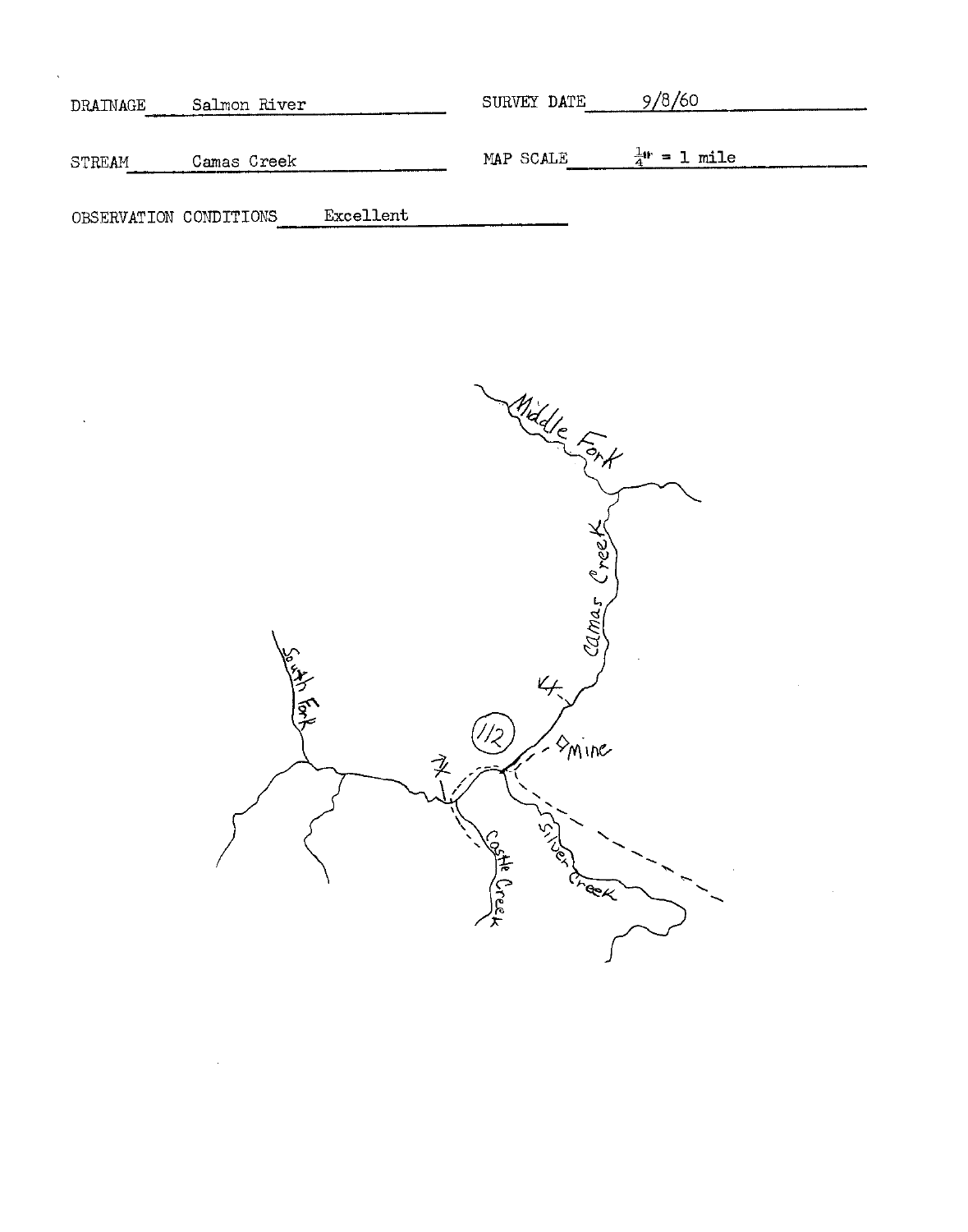DRAINAGE Salmon River

STREAM Chamberlain Creek

SURVEY

MAP SCALE  $1/6" = 1$  mile

OBSERVATION CONDITIONS



 $01234$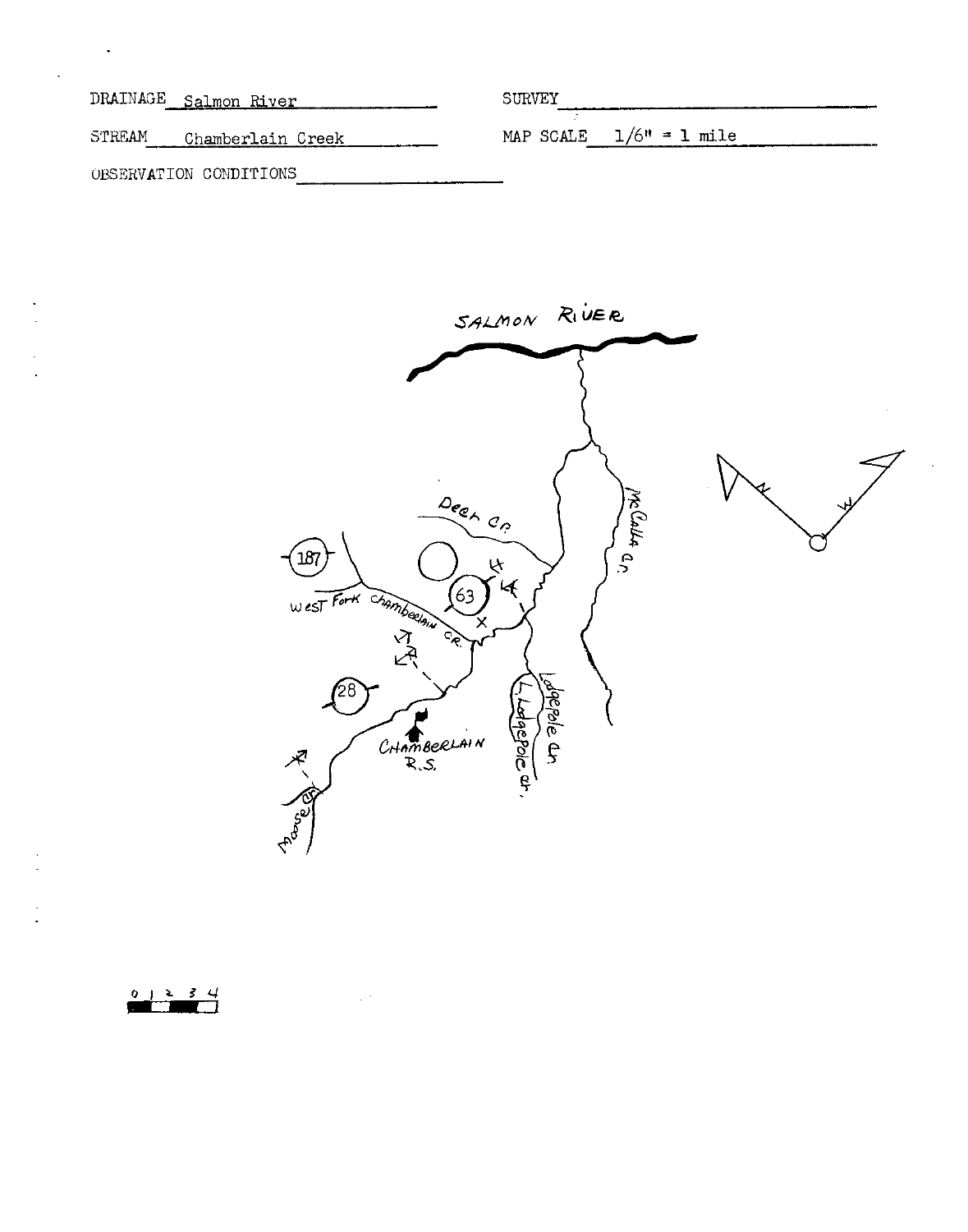| DRAINAGE     | Middle Fork Salmon River | SURVEY DATE                                    | $9/2$ & $9/6/60$ |
|--------------|--------------------------|------------------------------------------------|------------------|
| <b>TREAM</b> | Elk Creek                | MAP SCALE $\frac{1}{2}$ <sup>11</sup> = 1 mile |                  |

Excellent OBSERVATION CONDITIONS

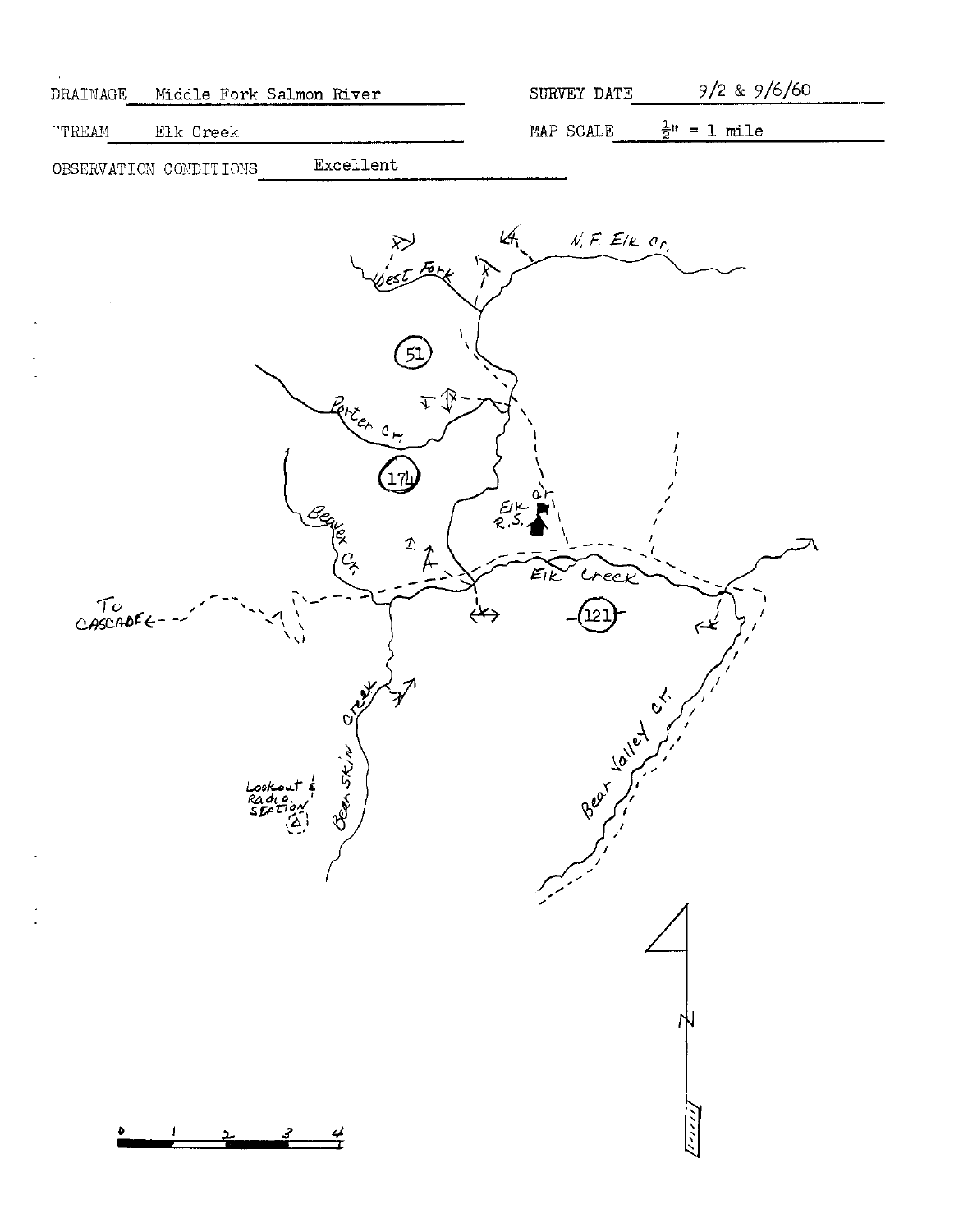| DRAINAGE East Fork of South Fork      | 9/14/60<br>SURVEY DATE                                                                                                               |
|---------------------------------------|--------------------------------------------------------------------------------------------------------------------------------------|
| Johnson Creek<br>TREAM                | $\frac{1}{4}$ = 1 mile<br>MAP SCALE                                                                                                  |
| Good<br>OBSERVATION CONDITIONS        |                                                                                                                                      |
| $\triangledown$<br>$\hat{\mathbb{L}}$ | EAST FORK of SOUTH FORK<br>Johnson Cr.<br>(upper end)<br>(dead horse)<br>Canyon<br>Roegan<br>$\mathcal{F}$ R $u$<br>$\lesssim$<br>ದಿ |

Jx-

LANDMARK

Meguito CH

Trout Cr.

 $\overline{7}$ 

LANDMARK<br>LANDMARK

Boulder cr.

SEAR No FORK

 $\frac{234}{2}$ 

O

 $\bar{\psi}$ 

 $CoseCADE \sim -\frac{1}{2}$ 

STANLEY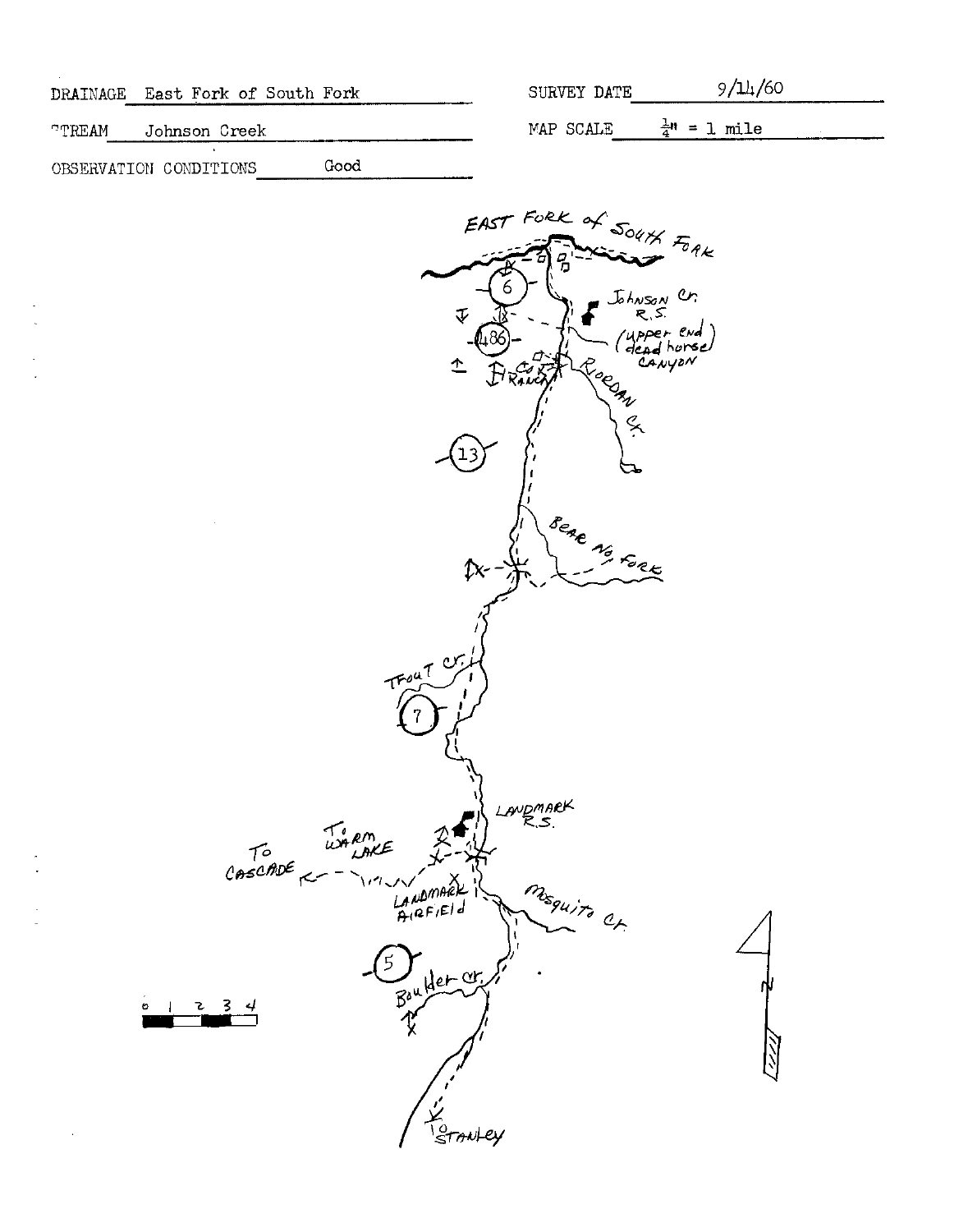|        | DRAINAGE Salmon River                                                    |                                                       | SURVEY DATE                                                                                                | 9/9/60                                  |                             |                                                     |
|--------|--------------------------------------------------------------------------|-------------------------------------------------------|------------------------------------------------------------------------------------------------------------|-----------------------------------------|-----------------------------|-----------------------------------------------------|
| STREAM | Lemhi River                                                              |                                                       | MAP SCALE                                                                                                  |                                         | $1/6$ <sup>n</sup> = 1 mile |                                                     |
|        | OBSERVATION CONDITIONS<br><b>CLUBE</b><br>$x^4$<br>$rac{q}{s}$<br>Salmon | Excellent<br>心<br>Bakel<br>53<br><b>Hambook Creek</b> | <b>Contract of the Contract of School</b><br>$^{'}85$ ,<br>$\frac{10}{100}$<br>(25)<br>(219)<br>Meins Lane | $\left( 276\right)$<br>凸<br>Cottam Lane | 531<br>771 ج                | 八<br>SLeadord<br>Lenhi Big Springs Creek - 29 redds |

 $\langle \bullet \rangle$  .

 $\frac{1}{\sqrt{2}}$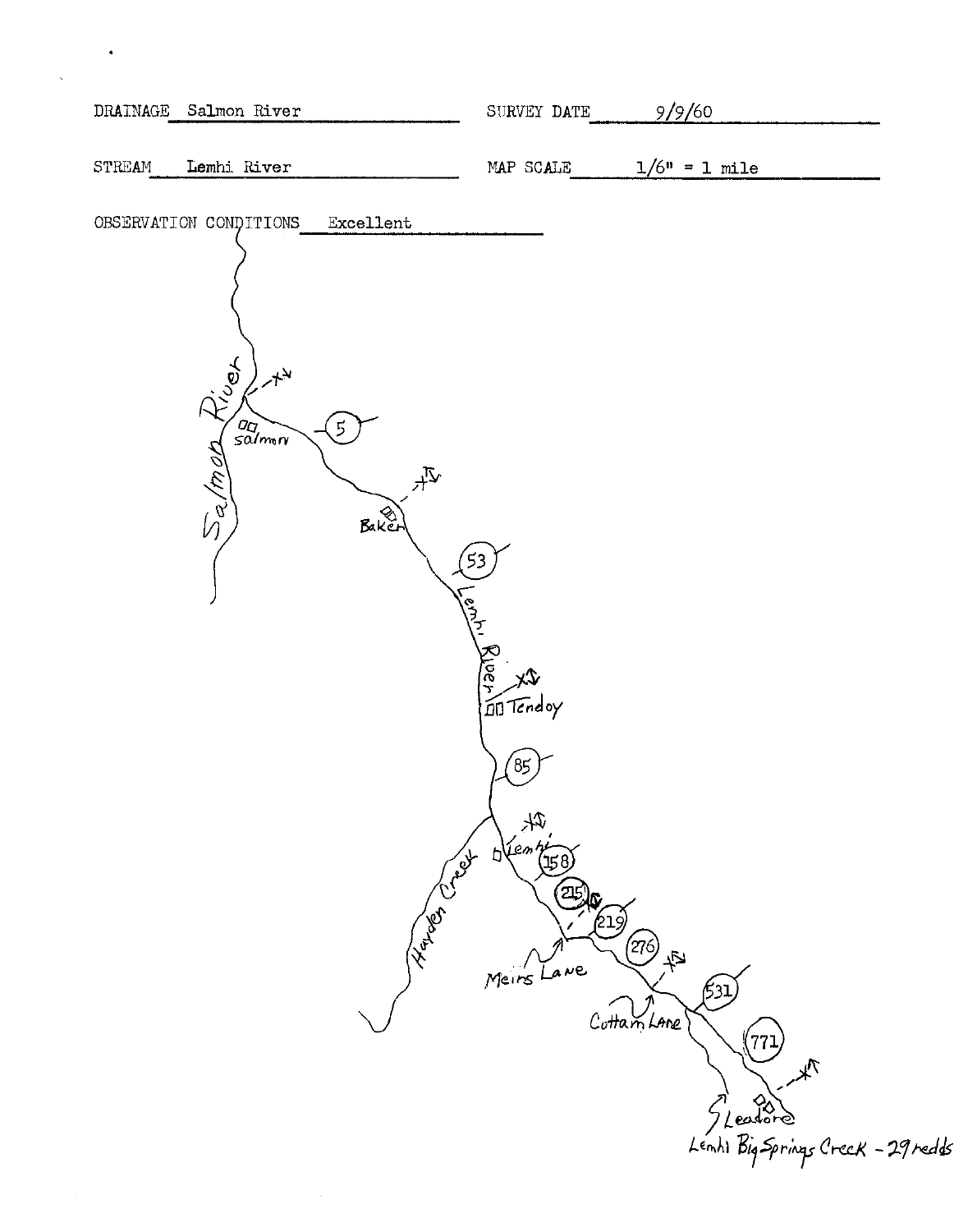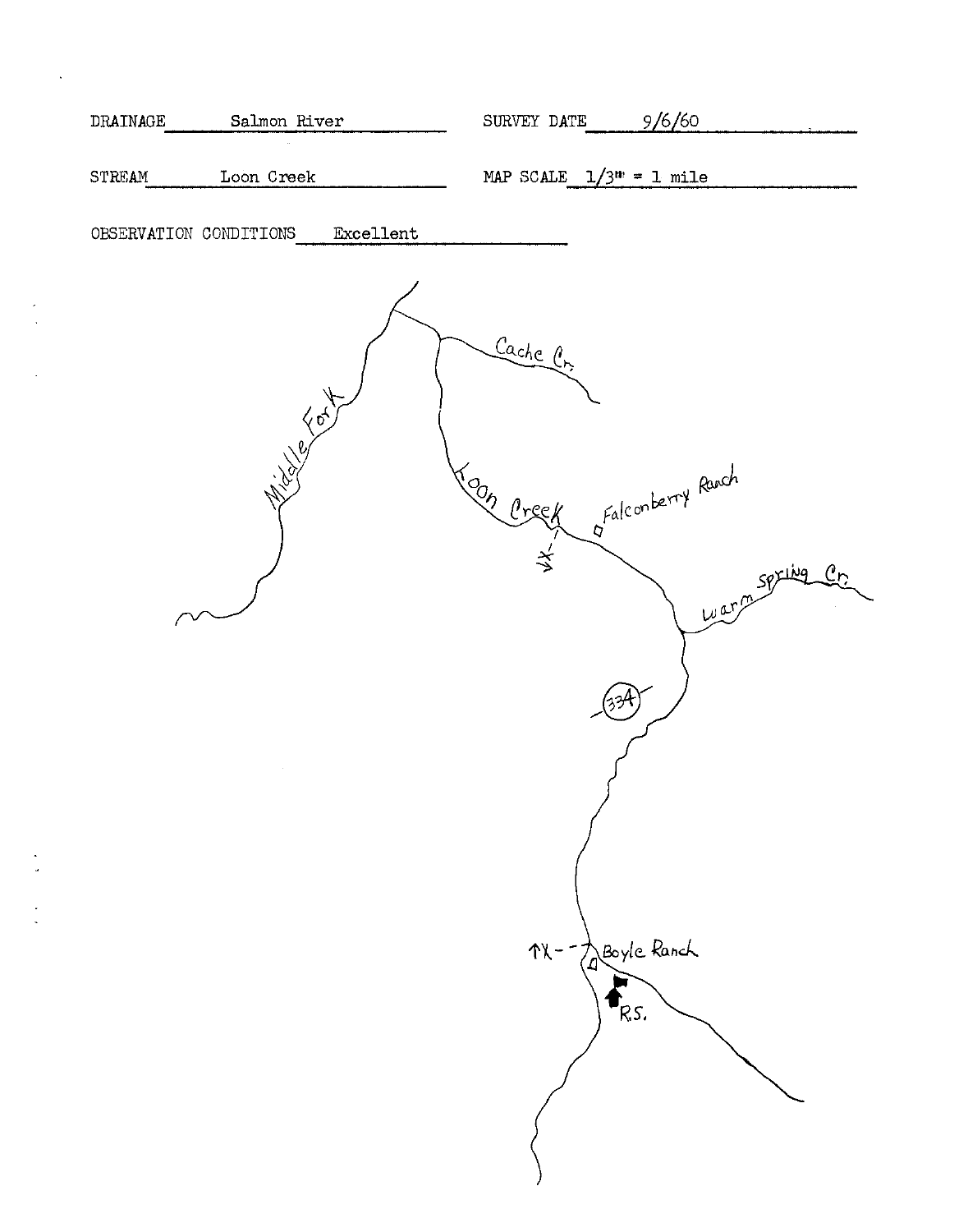|               | DRAINAGE Salmon River | SURVEY DATE $9/19/60$                                 |
|---------------|-----------------------|-------------------------------------------------------|
| <b>STREAM</b> | Pahsimeroi River      | MAP SCALE $1/16$ <sup><math>\mu</math></sup> = 1 mile |

OBSERVATION CONDITIONS Excellent

 $\sim$ 

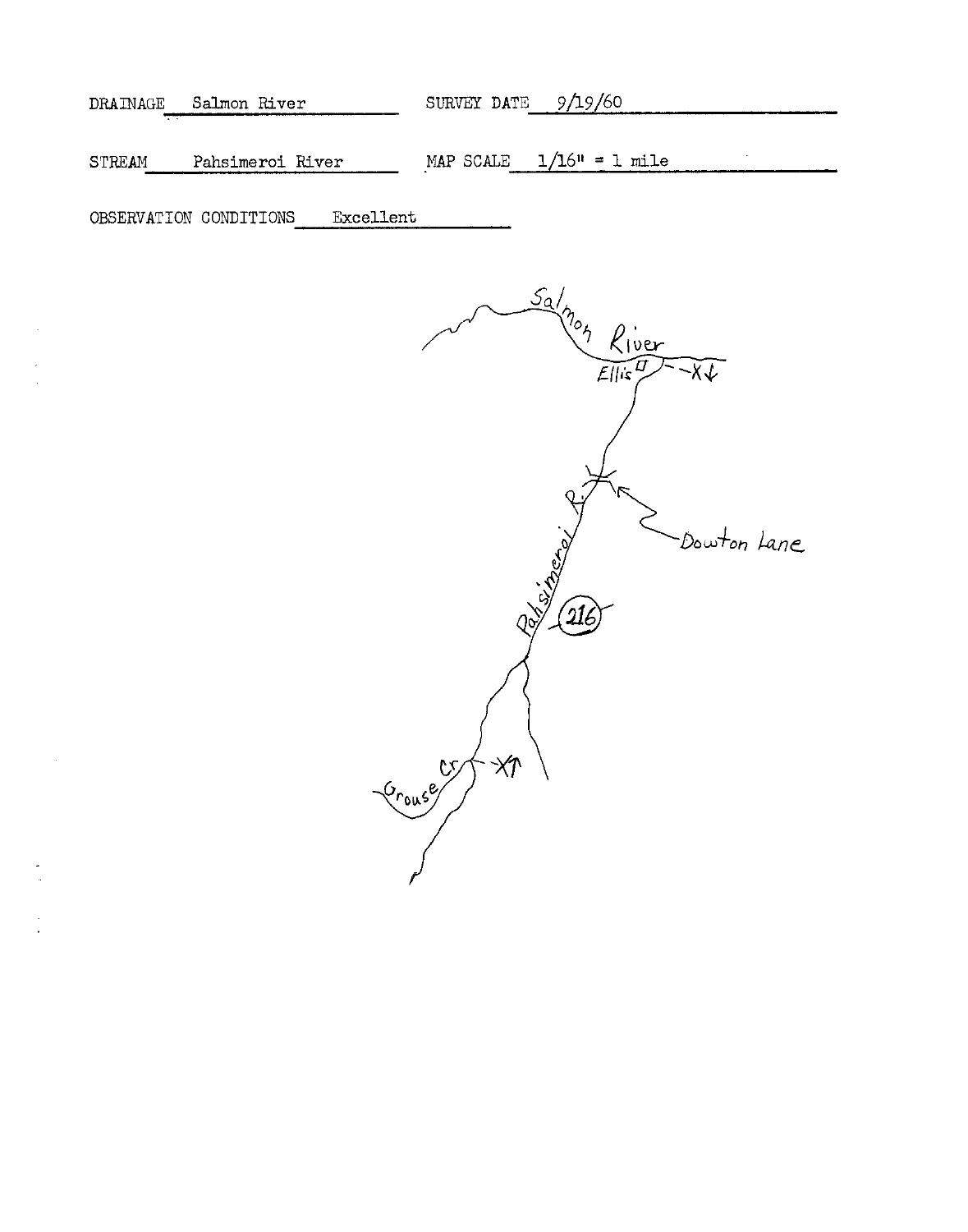| DRAINAGE<br>Salmon River                    | SURVEY DATE $8/25 - 9/2/60$ |
|---------------------------------------------|-----------------------------|
| MAP SCALE<br>STREAM<br>Marsh Creek Drainage | $2/3$ <sup>n</sup> = 1 mile |

Excellent OBSERVATION CONDITIONS

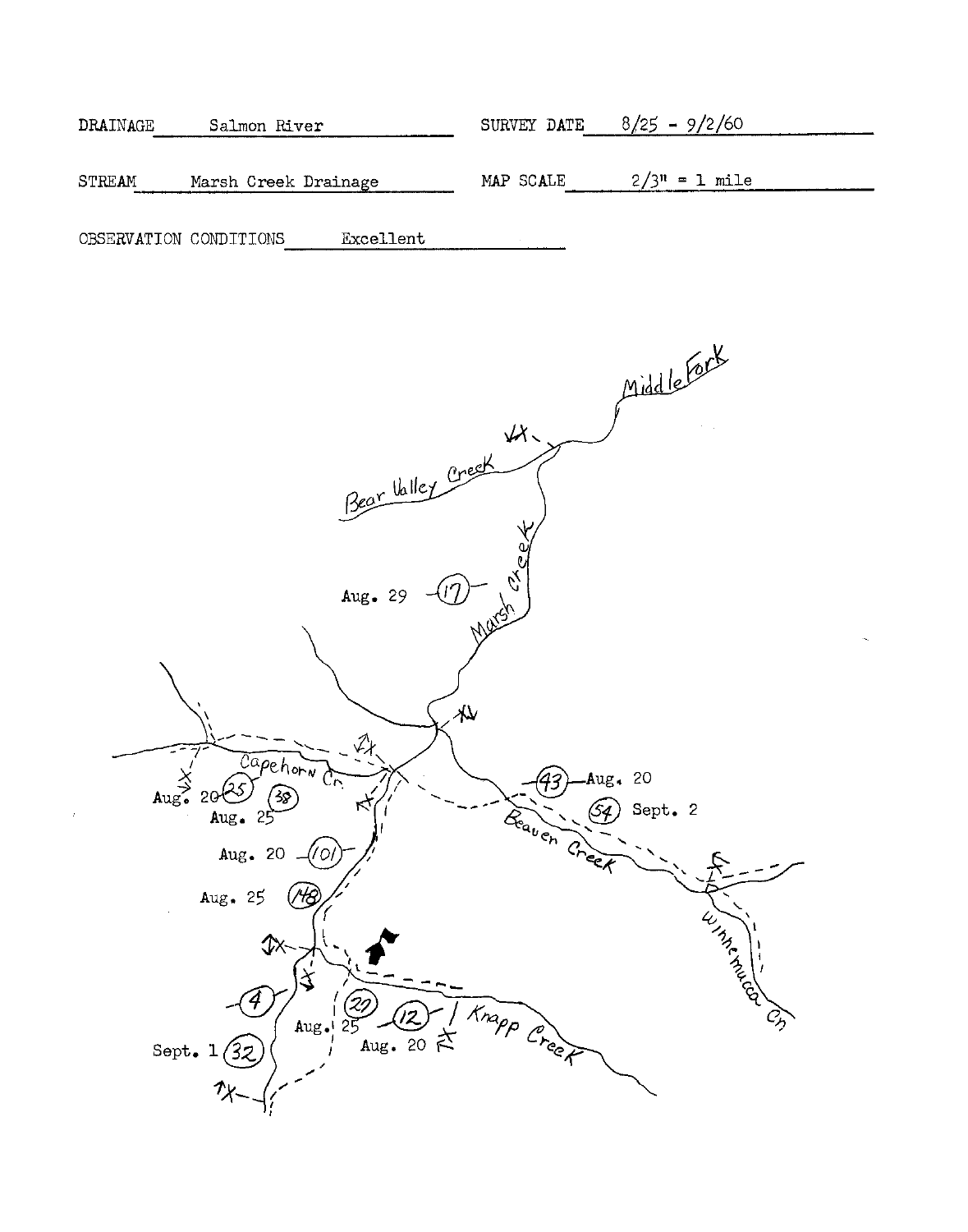| ${\tt DRAINAGE}$ | Salmon River           |               | SURVEY DATE  | 9/14/60                                                  |
|------------------|------------------------|---------------|--------------|----------------------------------------------------------|
| STREAM           | Salmon River           |               | MAP SCALE    | $1/\mu$ = 1 mile                                         |
|                  | OBSERVATION CONDITIONS | Excellent     |              |                                                          |
|                  |                        |               |              |                                                          |
|                  |                        |               |              | <b>RECISERADAMENT</b>                                    |
|                  |                        |               |              |                                                          |
|                  |                        |               |              |                                                          |
|                  |                        |               | Salmon River | ー<br>くり                                                  |
|                  |                        |               |              |                                                          |
|                  | <b>Lallex Creek</b>    | $-X^{\prime}$ |              |                                                          |
|                  |                        |               |              |                                                          |
|                  |                        |               |              |                                                          |
|                  |                        |               |              |                                                          |
|                  |                        |               |              | (536)                                                    |
|                  |                        |               | Redfish Lake | Sept. 6                                                  |
|                  |                        |               |              |                                                          |
|                  |                        |               |              | (43)<br><i>Irrigation</i><br>Diversion                   |
|                  |                        |               |              | バデ<br>-x1<br>Albree_<br><u>(31</u>                       |
|                  |                        |               | $S$ ept. $2$ | $\widetilde{\mathcal{Z}}$<br>$\widetilde{\mathcal{I}_X}$ |
|                  |                        |               |              | Alturas Lake                                             |
|                  |                        |               |              |                                                          |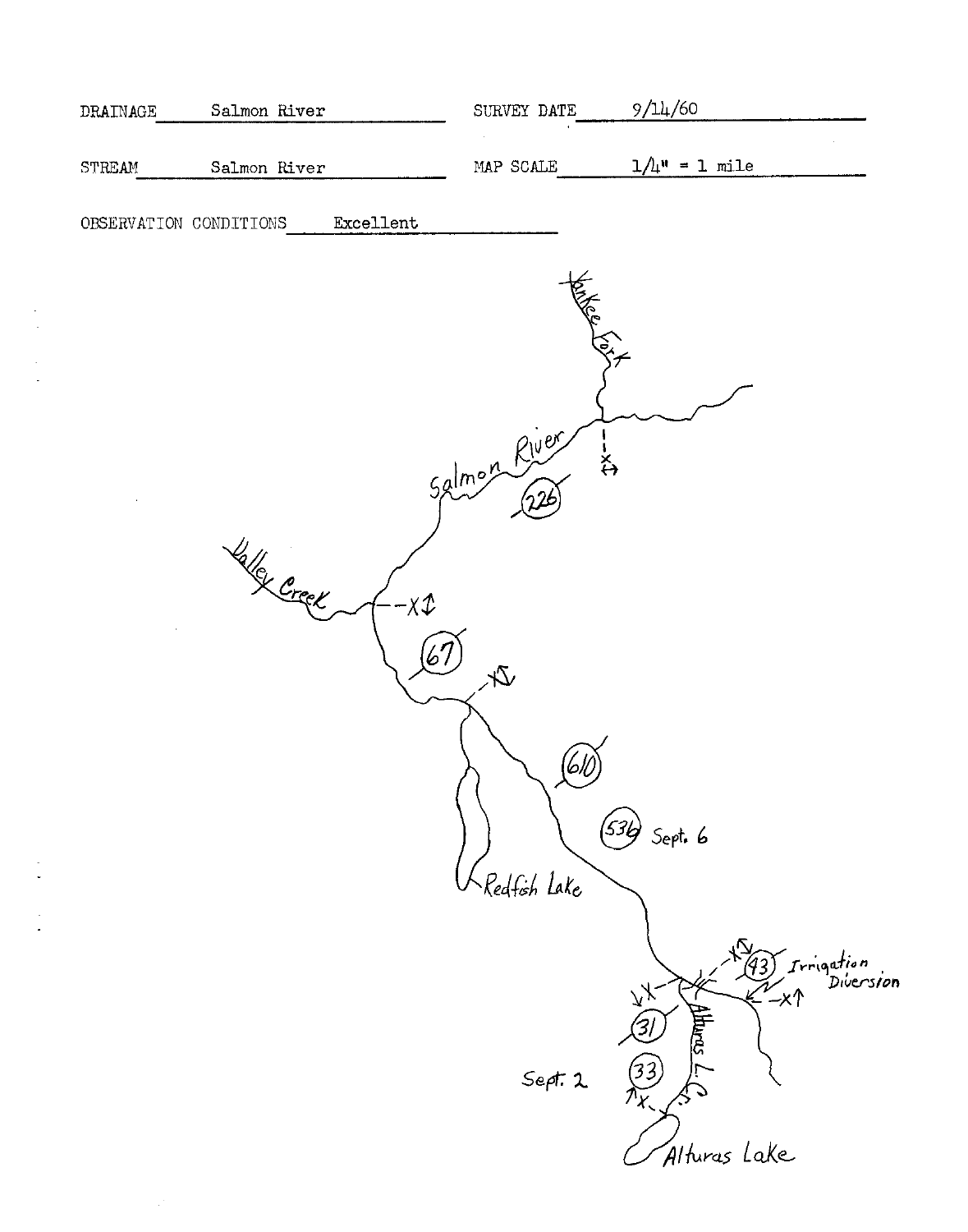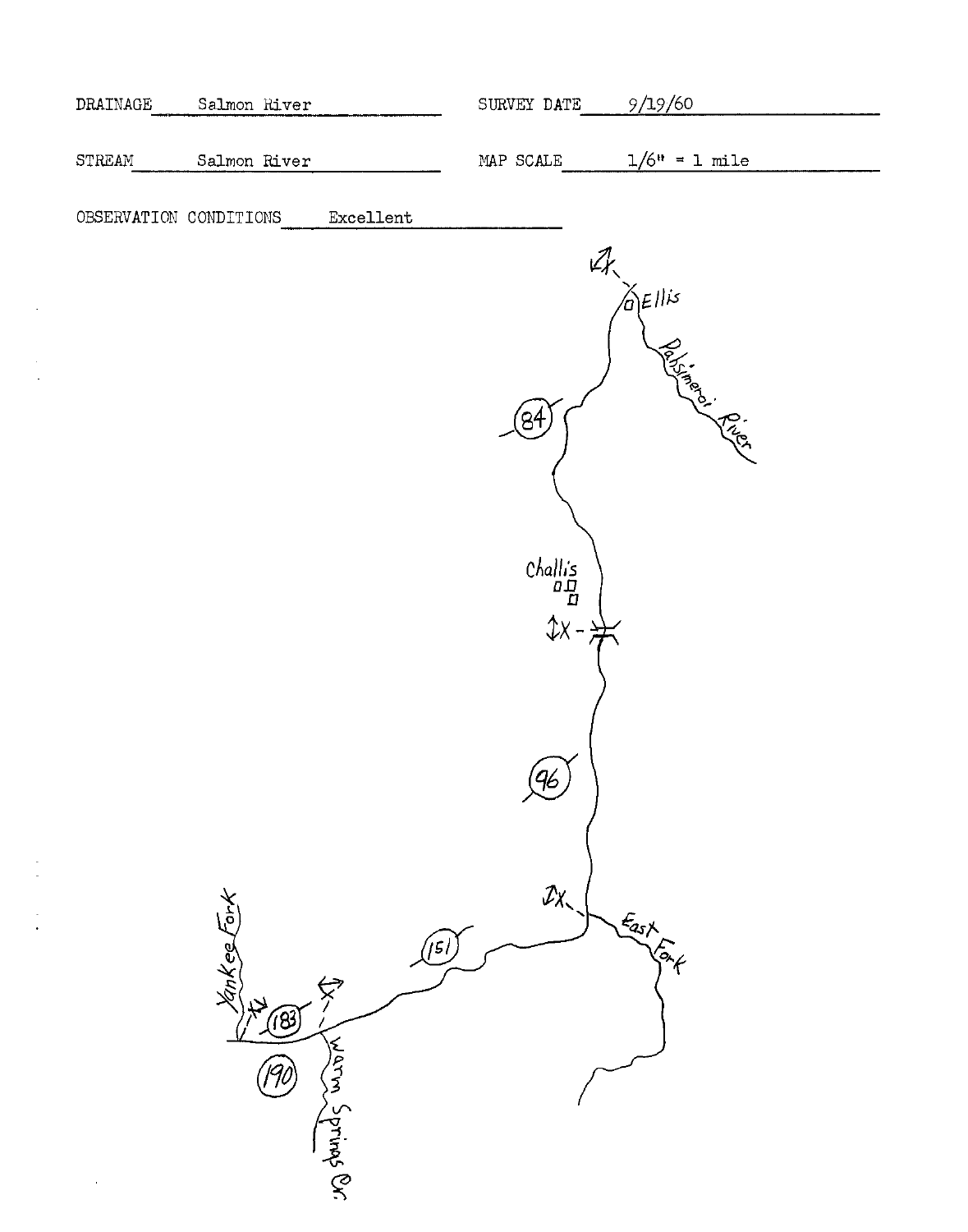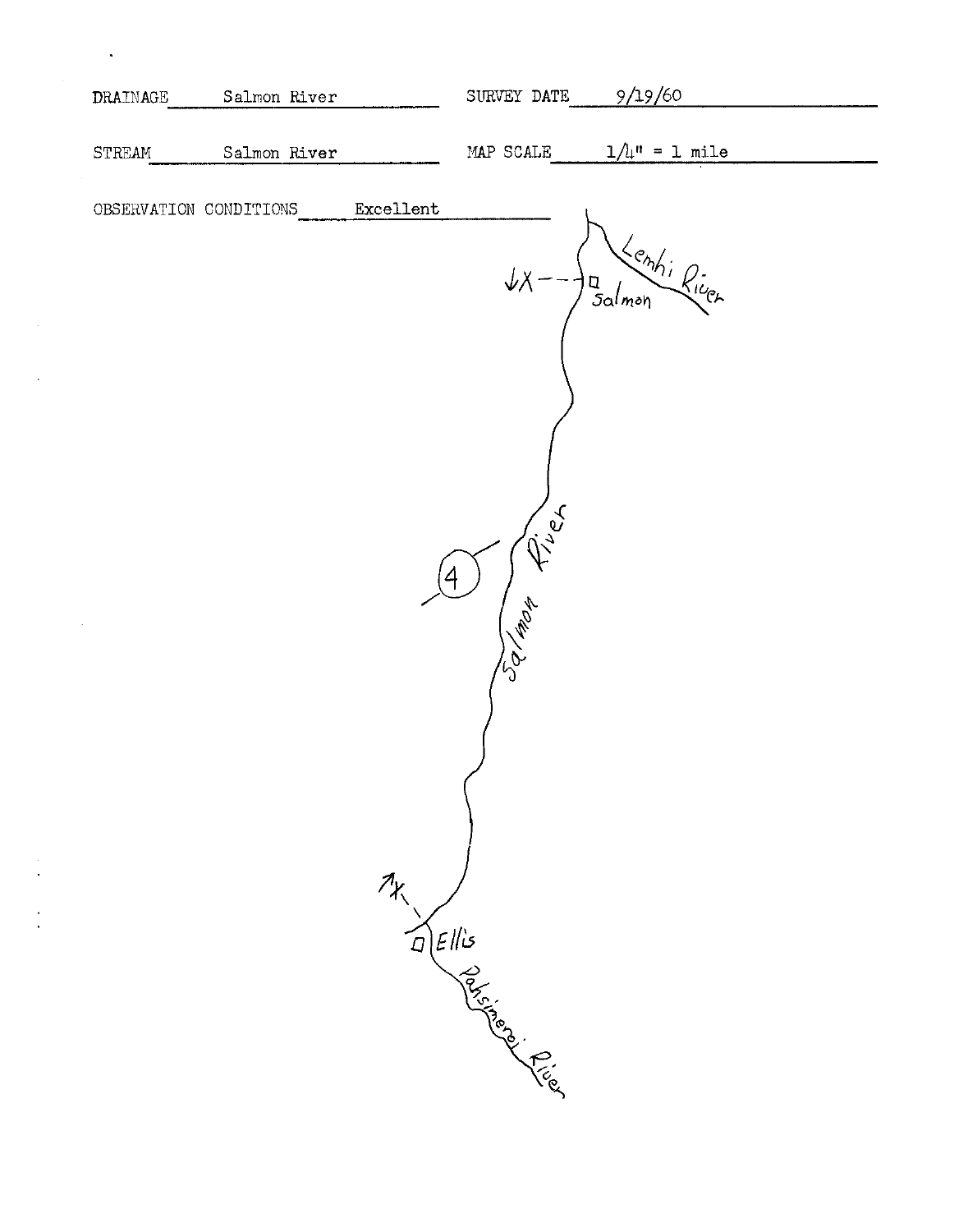| DRAINAGE | Salmon River              |           | SURVEY DATE | $9/4$ & $9/14/60$          |  |
|----------|---------------------------|-----------|-------------|----------------------------|--|
| STREAM   | East Fork of Salmon River |           |             | MAP SCALE $1/6^n = 1$ mile |  |
|          |                           |           |             |                            |  |
|          | OBSERVATION CONDITIONS    | Excellent |             |                            |  |

 $\overline{\phantom{a}}$ 



 $\hat{\mathcal{A}}$ 

 $\epsilon$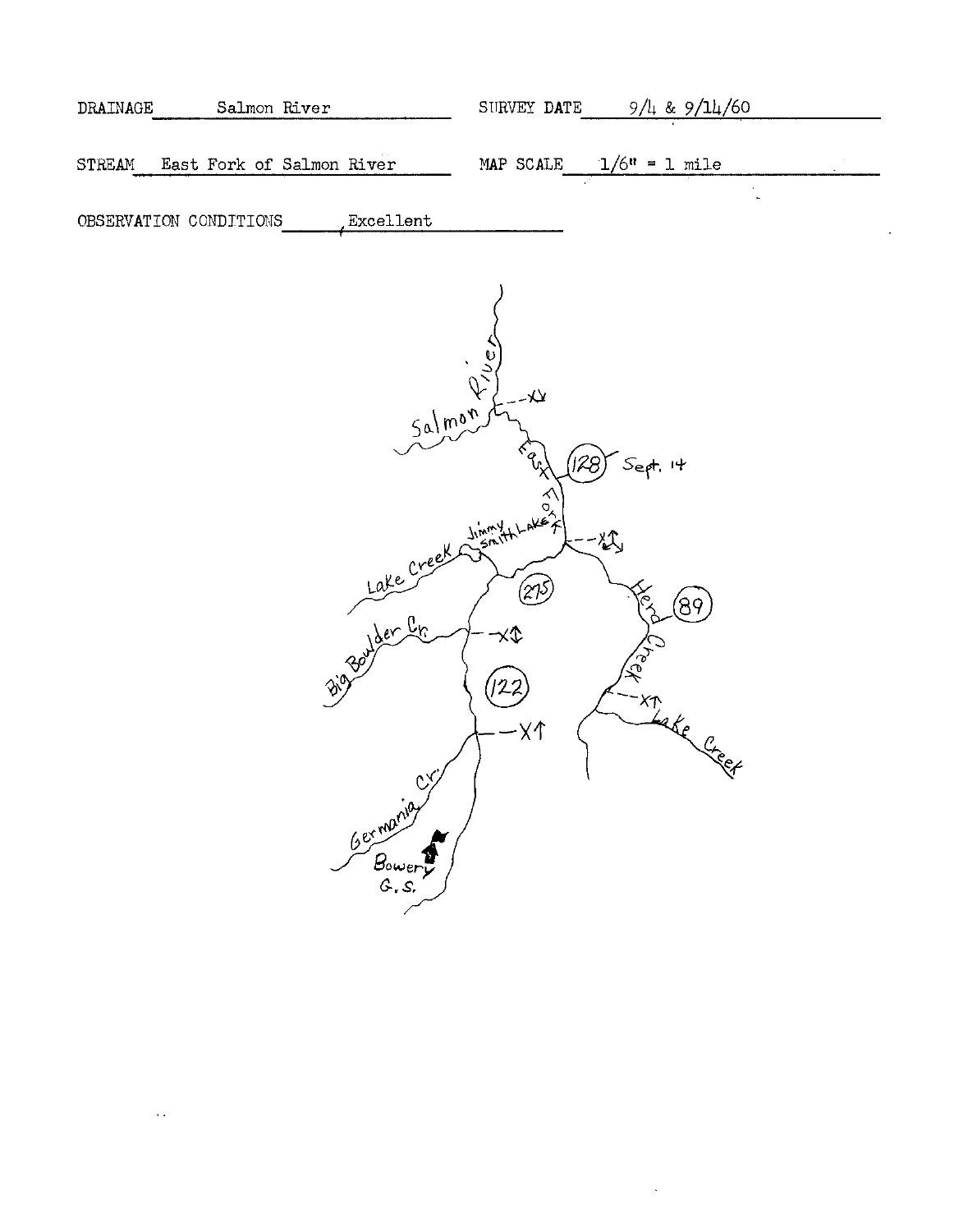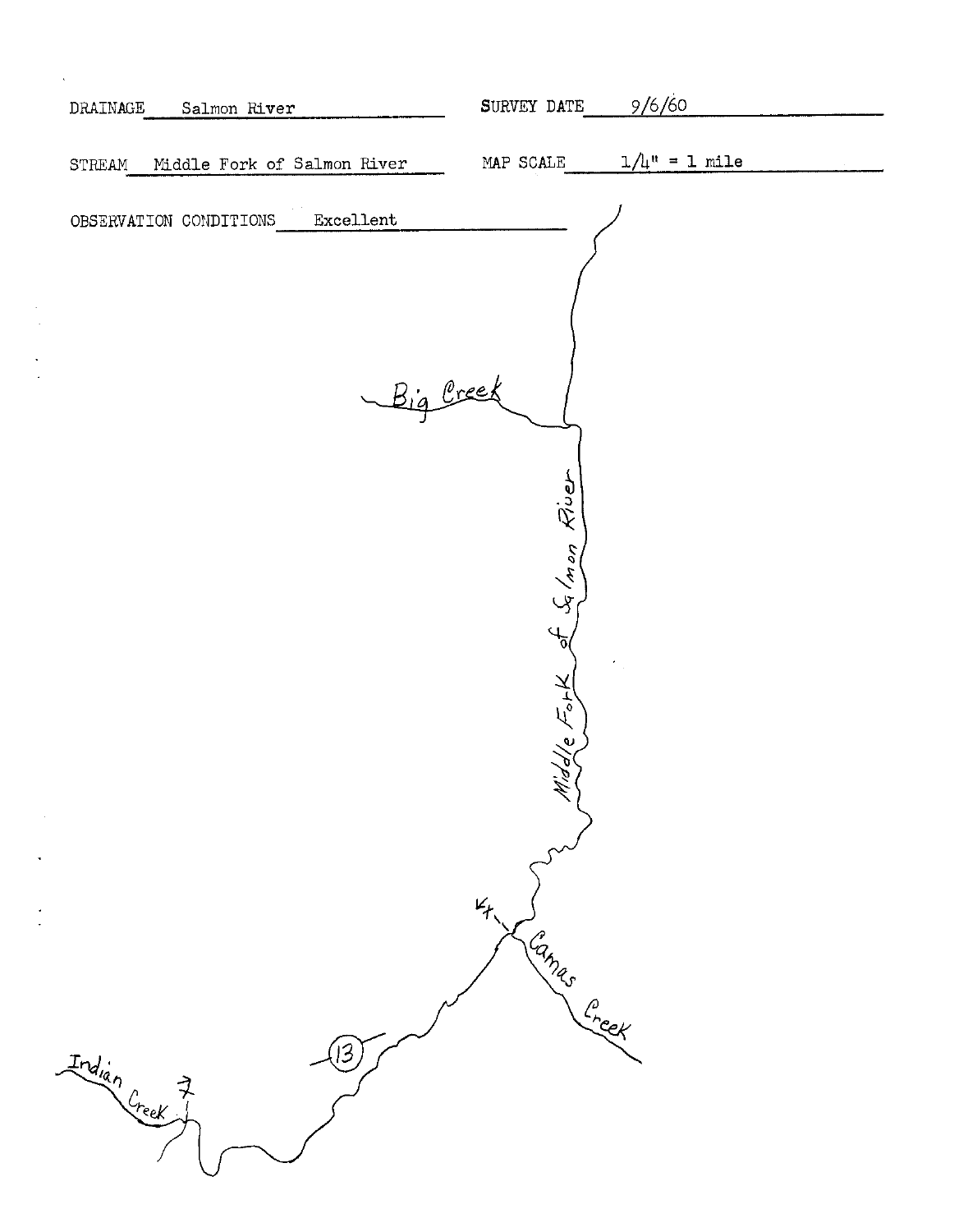| DRAINAGE      | Salmon River                           | 9/6/60<br>SURVEY DATE |                               |
|---------------|----------------------------------------|-----------------------|-------------------------------|
| <b>STREAM</b> | Middle Fork of Salmon River            | MAP SCALE             | $1/l_1$ <sup>n</sup> = 1 mile |
|               | OBSERVATION CONDITIONS Excellent       | Indian Creek          |                               |
|               |                                        | そ                     |                               |
|               | Middle route                           |                       |                               |
|               |                                        |                       |                               |
|               | Sulphur Creek                          |                       |                               |
|               |                                        |                       |                               |
|               | gear Valley Creek June<br>1997<br>1997 |                       |                               |
|               |                                        |                       |                               |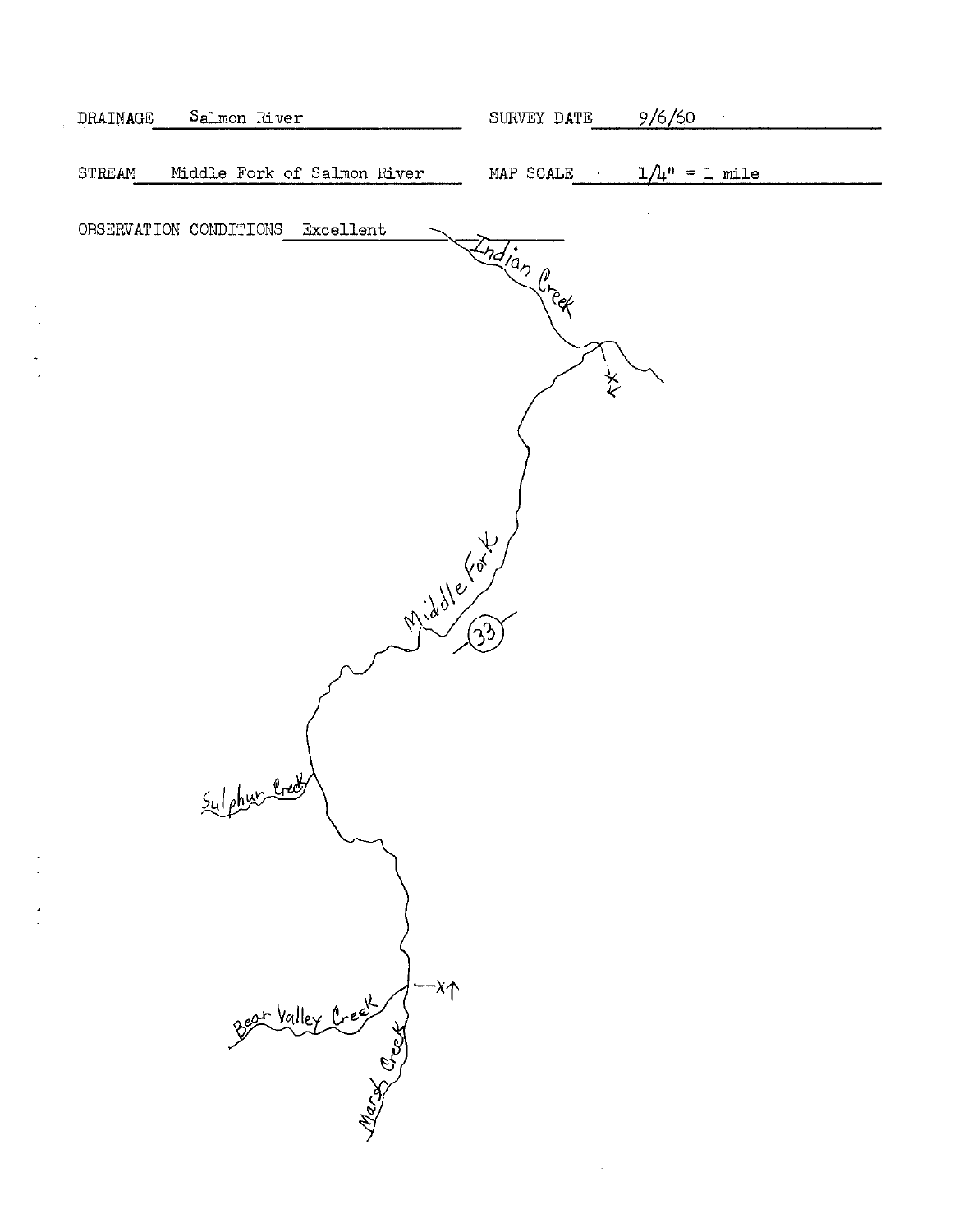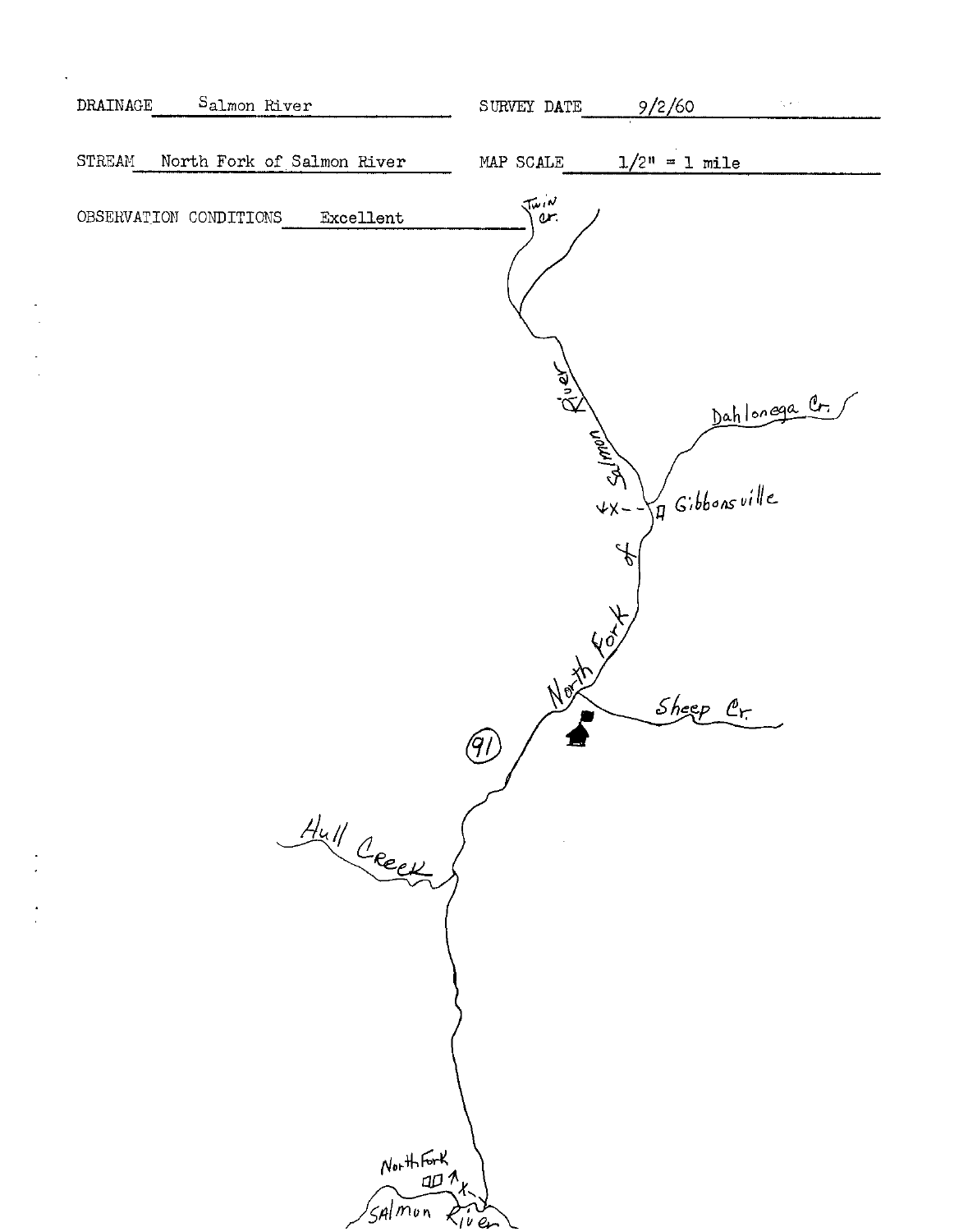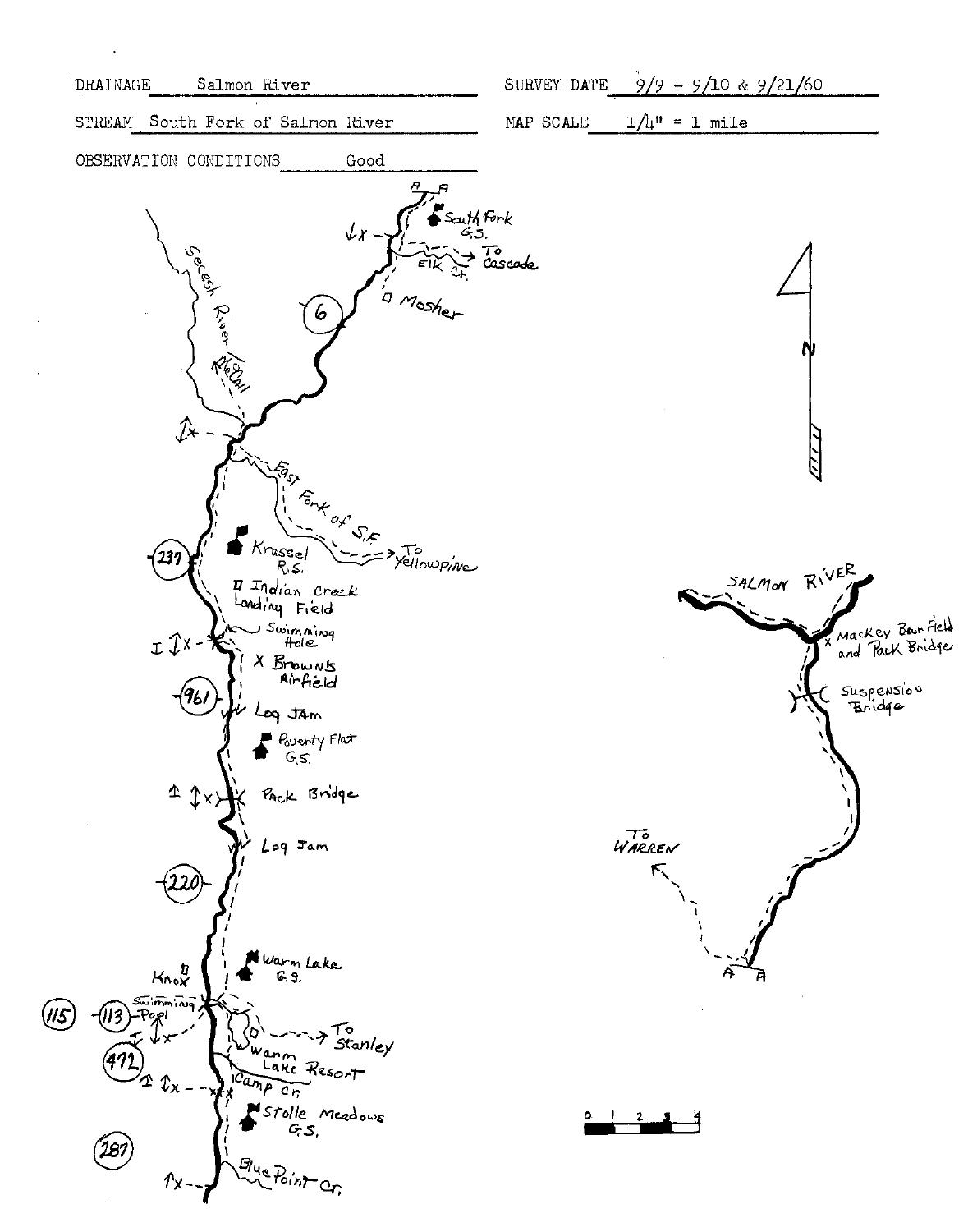| <b>DRATNAGE</b>        | South Fork Salmon River | SURVEY DATE                      | $9/9$ & $9/\frac{1}{4}/60$ |
|------------------------|-------------------------|----------------------------------|----------------------------|
| $\texttt{^cTEREM}$     | Secesh & Lake Creek     | MAP SCALE $\frac{1}{4}$ = 1 mile |                            |
| OBSERVATION CONDITIONS | Good                    |                                  |                            |



 $\circ$ 

 $\sim$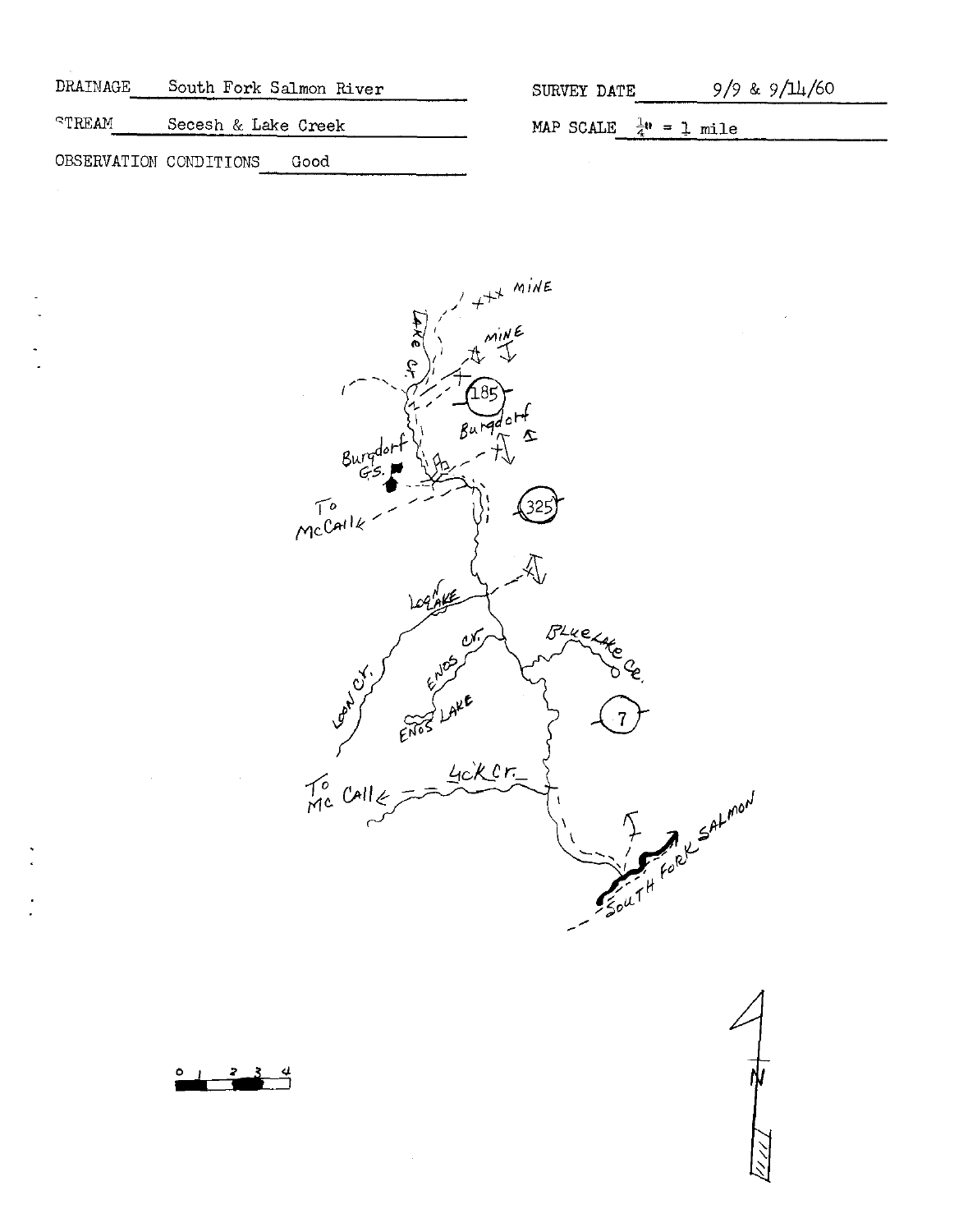| DRAINAGE Middle Fork Salmon River | SURVEY DATE                    |
|-----------------------------------|--------------------------------|
| STREAM Sulphur Creek              | MAP SCALE $1/6$ $\mu = 1$ mile |
| ORSERVATION CONDITIONS            |                                |

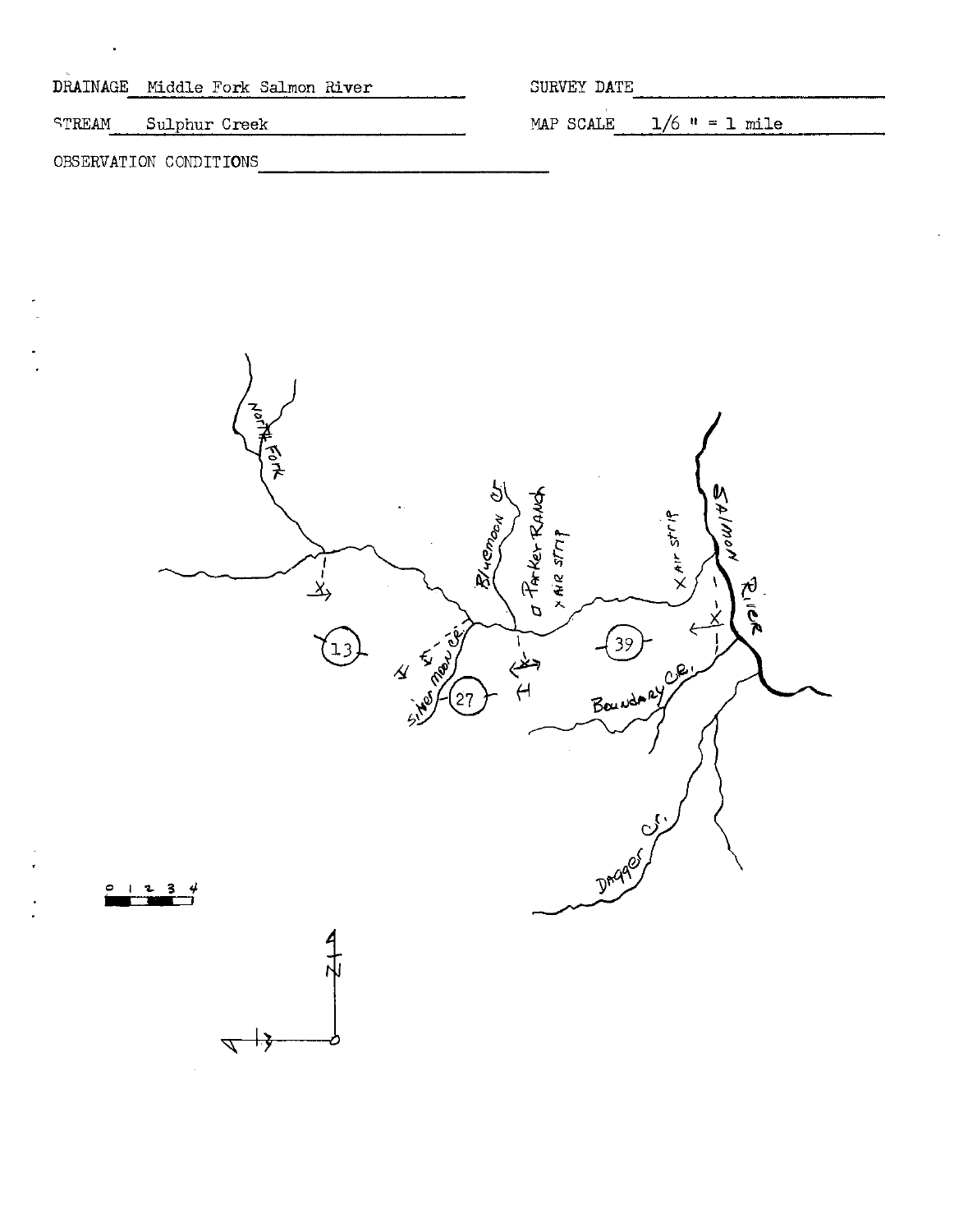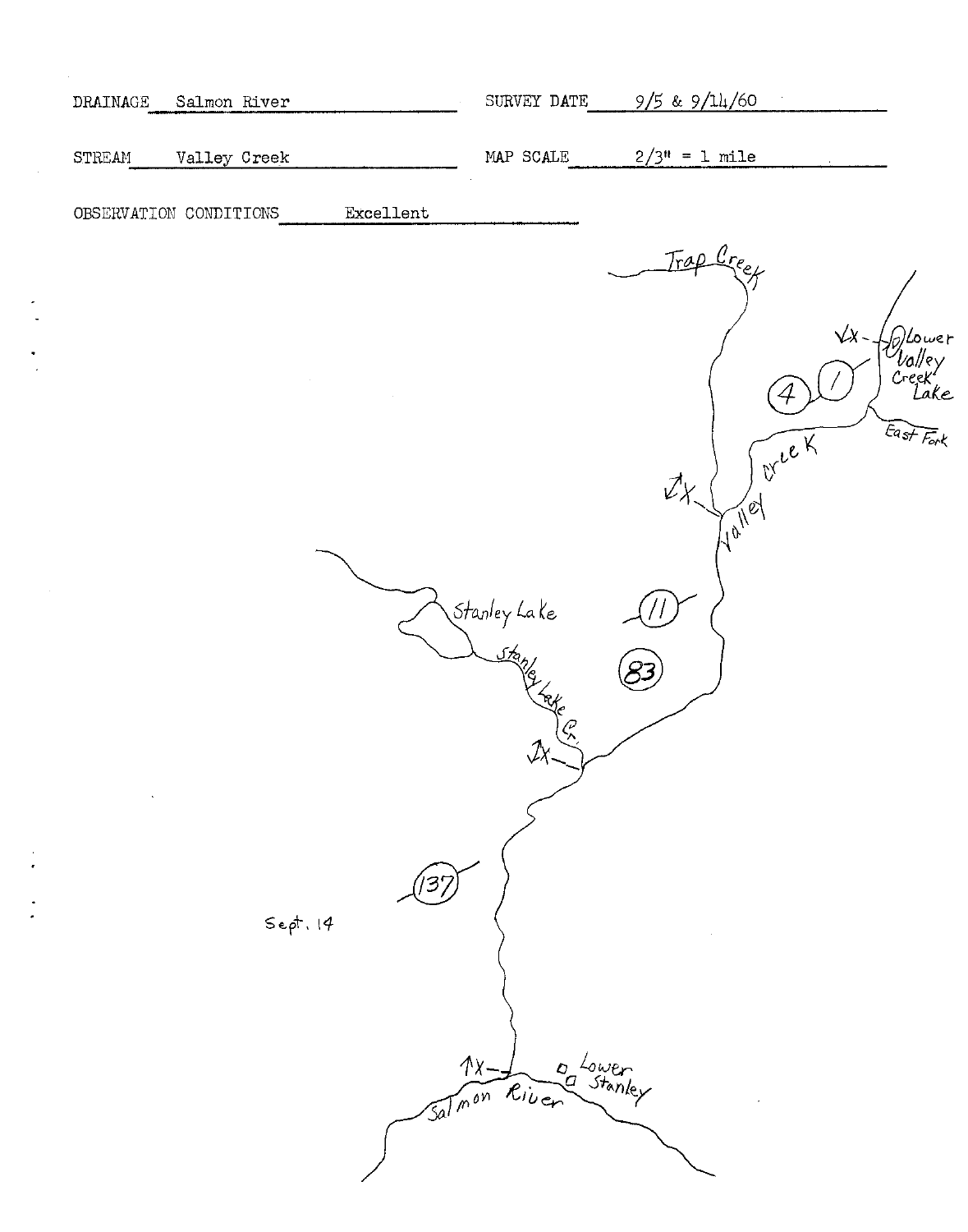| DRAINAGE | Salmon River                                               | $8/29$ & $9/3/61$<br>SURVEY DATE                     |
|----------|------------------------------------------------------------|------------------------------------------------------|
| STREAM   | Yankee Fork                                                | MAP SCALE $1/3^n = 1$ mile                           |
|          | Excellent<br>OBSERVATION CONDITIONS                        |                                                      |
|          |                                                            | Ien Mile Creek!<br>$\mathcal{O}$<br>ΧJ               |
|          | Jordan are                                                 | 43,                                                  |
|          | West Fork Jankeer F<br>$-\frac{x}{\sqrt{2}}$<br>⇐<br>Fork, | ╱<br>(43)<br>Aug $29$                                |
|          |                                                            | Yankee<br>Salmon River<br>-*1<br>A<br>Sunbeam<br>Dam |

 $\frac{1}{2}$ 

 $\frac{1}{2}$ 

 $\frac{1}{2}$  ).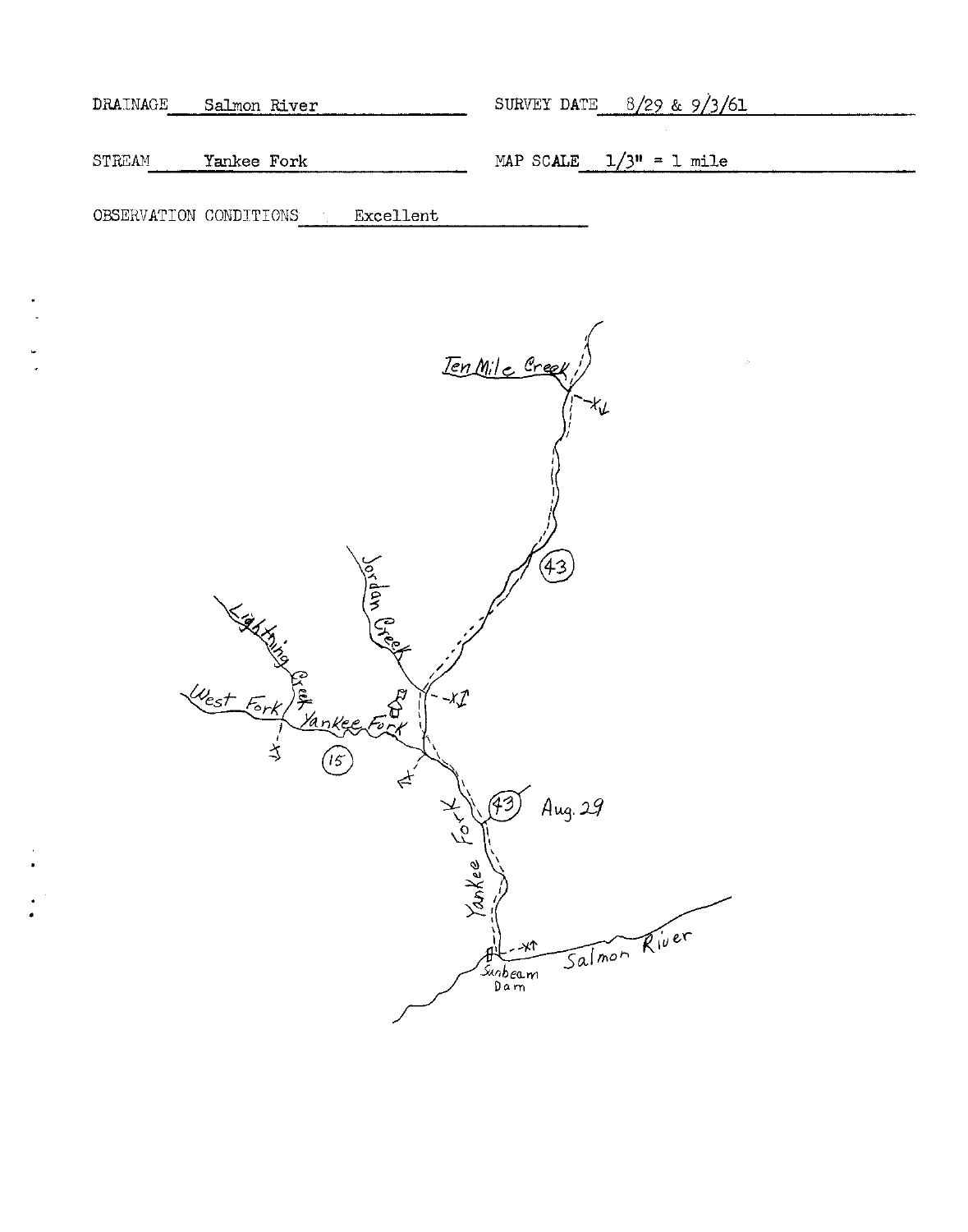| DRAINAGE               | Weiser River |                                           | SURVEY DATE                                          | 9/9/60 |  |
|------------------------|--------------|-------------------------------------------|------------------------------------------------------|--------|--|
|                        |              | STREAM Weiser River - Weiser to Cambridge | MAP SCALE $\frac{1}{4}$ <sup><i>n</i></sup> = 1 mile |        |  |
| OBSERVATION CONDITIONS |              | Excellent                                 |                                                      |        |  |

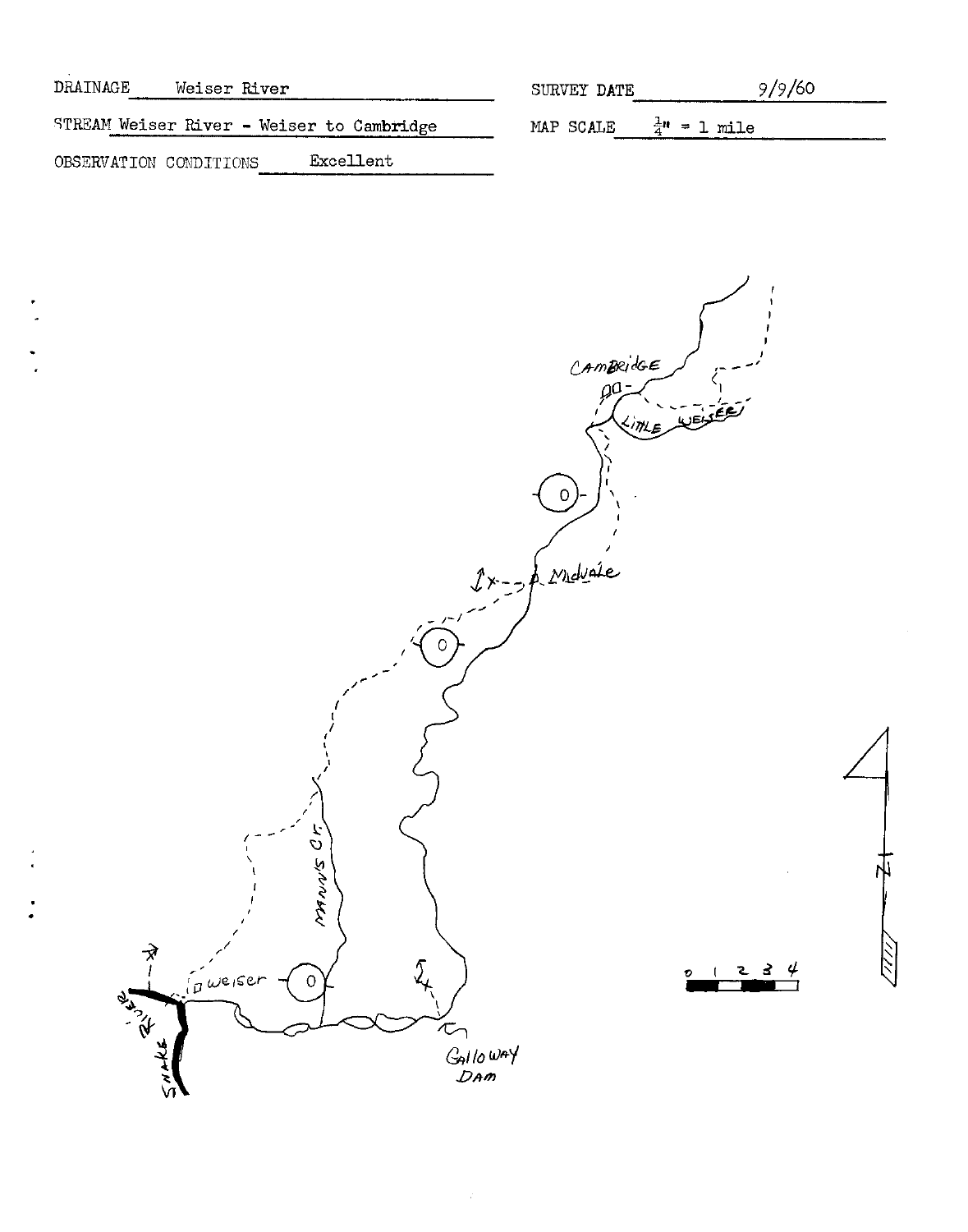| DRATNAGE      | Weiser River           |      | SURVEY DATE                                   | 9/28/60 |
|---------------|------------------------|------|-----------------------------------------------|---------|
| <b>STREAM</b> | Little Weiser          |      | MAP SCALE $\frac{1}{2}$ <sup>1</sup> = 1 mile |         |
|               | OBSERVATION CONDITIONS | Good |                                               |         |

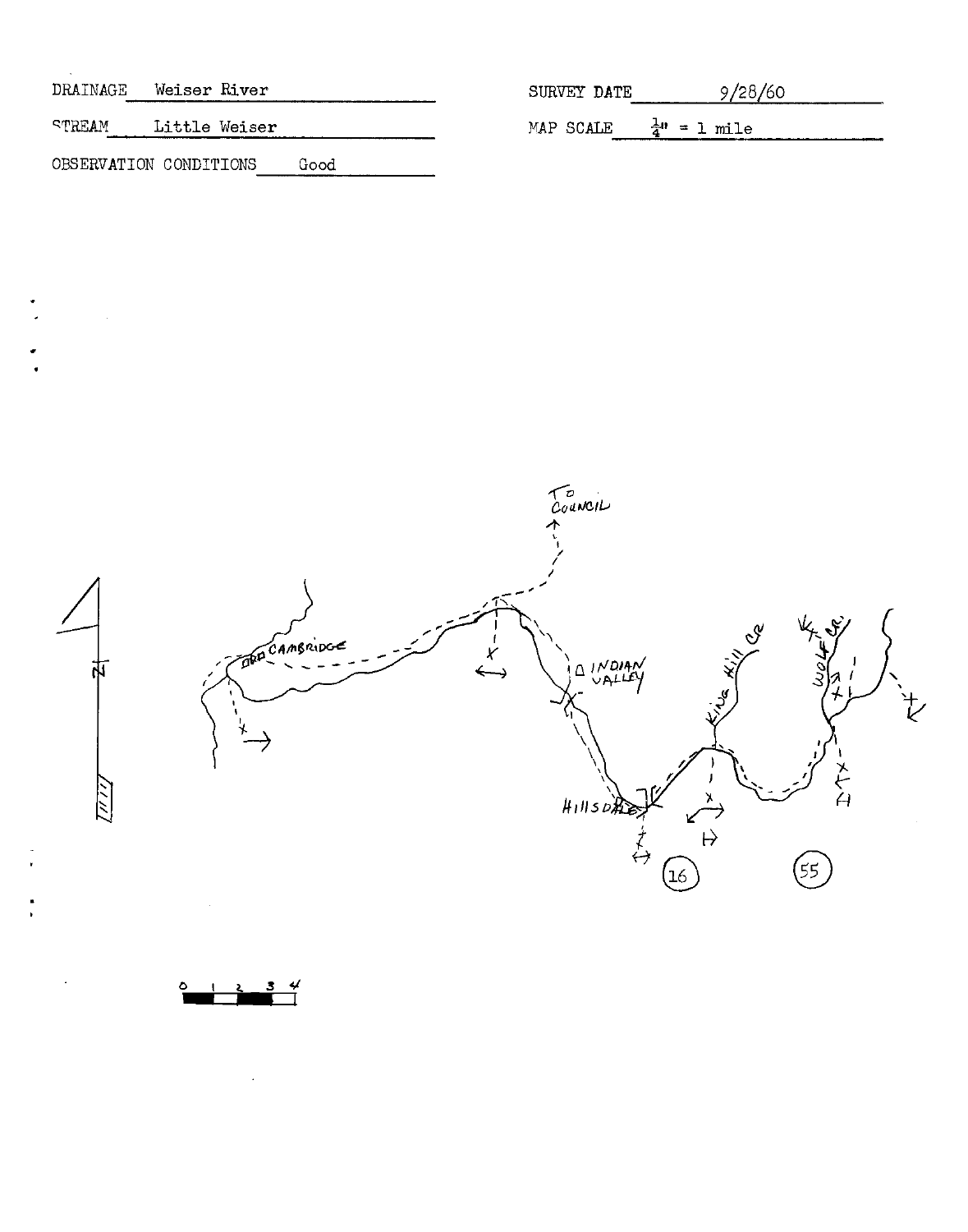